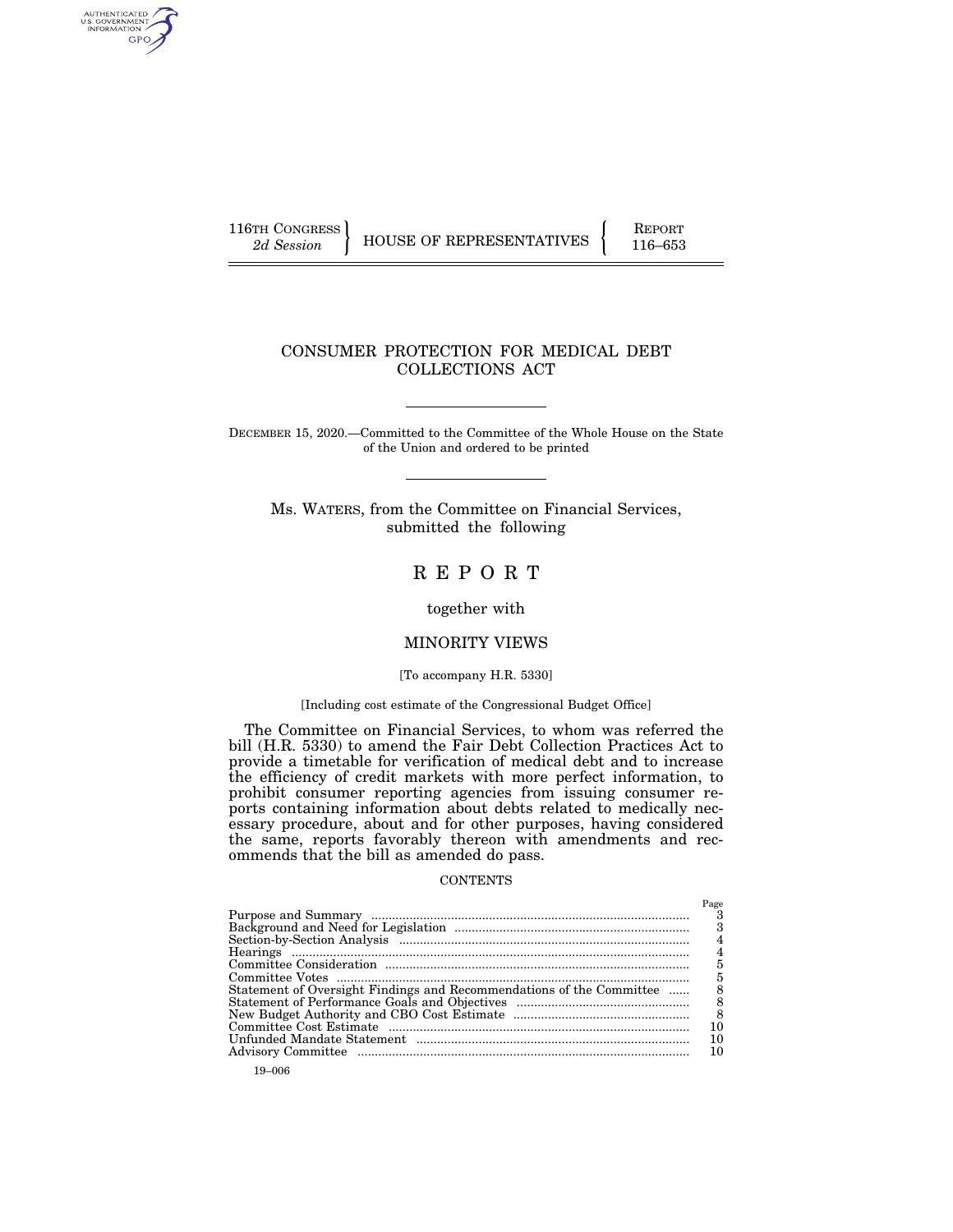| 10  |
|-----|
| -11 |
| 11. |
| 11. |
|     |

# The amendments are as follows:

Strike all after the enacting clause and insert the following:

#### **SECTION 1. SHORT TITLE.**

This Act may be cited as the ''Consumer Protection for Medical Debt Collections Act''.

#### **SEC. 2. AMENDMENTS TO THE FAIR DEBT COLLECTION PRACTICES ACT.**

(a) DEFINITION.—Section 803 of the Fair Debt Collection Practices Act (15 U.S.C. 1692a) is amended by adding at the end the following:

"(9) The term 'medical debt' means a debt arising from the receipt of medical services, products, or devices.

(b) UNFAIR PRACTICES.—Section 808 of the Fair Debt Collection Practices Act (15 U.S.C. 1692f) is amended by adding at the end the following:

 $(9)$  Engaging in activities to collect or attempting to collect a medical debt owed or due or asserted to be owed or due by a consumer, before the end of the 2-year period beginning on the date that the first payment with respect to such medical debt is due.''.

#### **SEC. 3. PROHIBITION ON CONSUMER REPORTING AGENCIES REPORTING CERTAIN MEDICAL DEBT.**

(a) DEFINITION.—Section 603 of the Fair Credit Reporting Act (15 U.S.C. 1681a) is amended by adding at the end the following:

"(bb) MEDICAL DEBT.—The term 'medical debt' means a debt arising from the receipt of medical services, products, or devices.

(cc) MEDICALLY NECESSARY PROCEDURE.—The term 'medically necessary procedure' means—

"(1) health care services or supplies needed to diagnose or treat an illness, injury, condition, disease, or its symptoms and that meet accepted standards of medicine; and

"(2) health care to prevent illness or detect illness at an early stage, when treatment is likely to work best (including preventive services such as pap tests, flu shots, and screening mammograms)."

(b) IN GENERAL.—Section 605(a) of the Fair Credit Reporting Act (15 U.S.C.  $1681c(a)$ ) is amended by adding at the end the following new paragraphs:

 $\cdot$ (9) Any information related to a debt arising from a medically necessary procedure.

 $''(10)$  Any information related to a medical debt, if the date on which such debt was placed for collection, charged to profit or loss, or subjected to any similar action antedates the report by less than 365 calendar days.''.

#### **SEC. 4. REQUIREMENTS FOR FURNISHERS OF MEDICAL DEBT INFORMATION.**

(a) ADDITIONAL NOTICE REQUIREMENTS FOR MEDICAL DEBT.—Section 623 of the Fair Credit Reporting Act (15 U.S.C. 1681s-2) is amended by adding at the end the following:

''(f) ADDITIONAL NOTICE REQUIREMENTS FOR MEDICAL DEBT.—Before furnishing information regarding a medical debt of a consumer to a consumer reporting agency, the person furnishing the information shall send a statement to the consumer that includes the following:

''(1) A notification that the medical debt—

''(A) may not be included on a consumer report made by a consumer reporting agency until the later of the date that is 365 days after—

''(i) the date on which the person sends the statement;

''(ii) with respect to the medical debt of a borrower demonstrating hardship, a date determined by the Director of the Bureau; or

 $(iii)$  the date described under section  $605(a)(10)$ ; and

''(B) may not ever be included on a consumer report made by a consumer reporting agency, if the medical debt arises from a medically necessary procedure.

"(2) A notification that, if the debt is settled or paid by the consumer or an insurance company before the end of the period described under paragraph  $(1)(A)$ , the debt may not be reported to a consumer reporting agency. ''(3) A notification that the consumer may—

''(A) communicate with an insurance company to determine coverage for the debt; or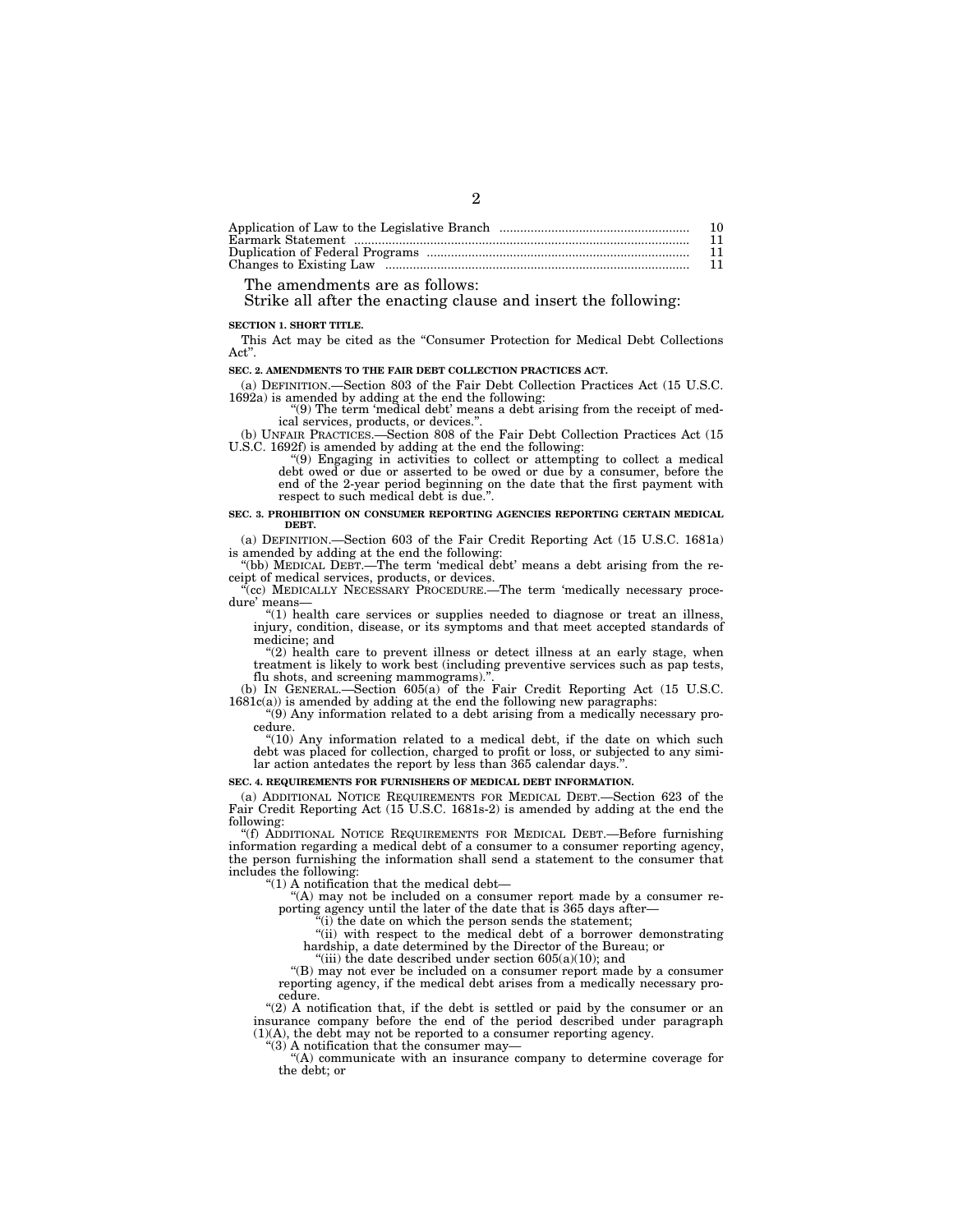''(B) apply for financial assistance.''.

(b) FURNISHING OF MEDICAL DEBT INFORMATION.—Section 623 of the Fair Credit Reporting Act (15 U.S.C. 1681s-2), as amended by subsection (a), is further amended by adding at the end the following:<br>"(g) FURNISHING OF MEDICAL DEBT INFORMATION.-

 $(4)$  PROHIBITION ON REPORTING DEBT RELATED TO MEDICALLY NECESSARY PRO- CEDURES.—No person shall furnish any information to a consumer reporting agency regarding a debt arising from a medically necessary procedure.

''(2) TREATMENT OF OTHER MEDICAL DEBT INFORMATION.—With respect to a medical debt not described under paragraph (1), no person shall furnish any information to a consumer reporting agency regarding such debt before the end of the 365-day period beginning on the later of—

''(A) the date on which the person sends the statement described under subsection (f) to the consumer;

''(B) with respect to the medical debt of a borrower demonstrating hardship, a date determined by the Director of the Bureau; or

 $C$ ) the date described in section 605(a)(10).

''(3) TREATMENT OF SETTLED OR PAID MEDICAL DEBT.—With respect to a medical debt not described under paragraph (1), no person shall furnish any information to a consumer reporting agency regarding such debt if the debt is settled or paid by the consumer or an insurance company before the end of the 365 day period described under paragraph (2).

 $^{4}(4)$  BORROWER DEMONSTRATING HARDSHIP DEFINED.—In this subsection, and with respect to a medical debt, the term 'borrower demonstrating hardship' means a borrower or a class of borrowers who, as determined by the Director of the Bureau, is facing or has experienced unusual extenuating life circumstances or events that result in severe financial or personal barriers such that the borrower or class of borrowers does not have the capacity to repay the medical debt.''.

**SEC. 5. EFFECTIVE DATE.** 

This Act and the amendments made by this Act shall take effect on the date that is 180 days after the date of enactment of this Act.

Amend the title so as to read:

A bill to amend the Fair Debt Collection Practices Act to provide a timetable for the collection of medical debt by debt collectors, to amend the Fair Credit Reporting Act to prohibit consumer reporting agencies from issuing consumer reports containing information about debts related to medically necessary procedures, and for other purposes.

### PURPOSE AND SUMMARY

On December 5, 2019, Congresswoman Rashida Tlaib introduced H.R. 5330, the "Consumer Protection for Medical Debt Collections Act," which would bar entities from collecting medical debt or reporting it to a consumer reporting agency without giving a consumer notice about their rights under Fair Debt Collection Practices Act (FDCPA) and Fair Credit Reporting Act (FCRA) related to that debt, including a minimum one-year delay before adverse information is reported to a consumer reporting agency. This legislation outright bans the reporting of medical debt arising from medically necessary procedures.

#### BACKGROUND AND NEED FOR LEGISLATION

Debt collectors increasingly contact individuals for their medical bills than other forms of debt. Fifty-nine percent of consumers received calls and letters related to collections of medical debt. The costs of treating illnesses and other medical conditions can cause consumers to avoid healthcare services and rely on over-thecounter drugs rather than seeing a medical provider. Medical bills can be expensive for households, and the delinquency of payments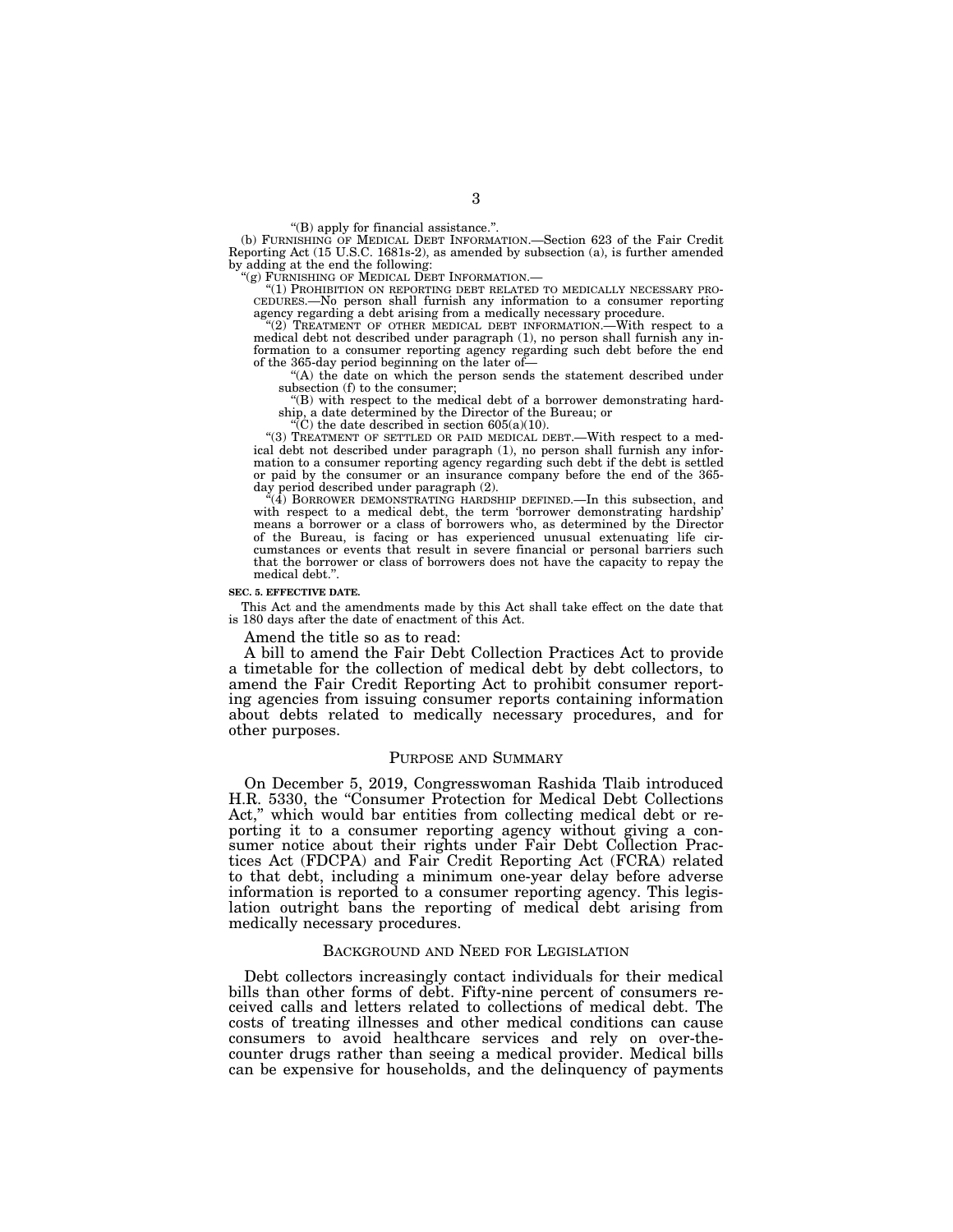has led to individuals falling into bankruptcy and hurting their credit report. The American Journal of Public Health conducted a survey of 2013–2016 bankruptcy filers and found that 59% of respondents agreed that medical debt played a role in their bankruptcy.

The Consumer Financial Protection Bureau has also found that the medical pricing, billing, and reimbursement process lacks transparency and is prone to consumer confusion, which can result in consumers delaying or withholding payments until they have adequate time to clarify or resolve disputes with their insurance companies or medical service providers about what they actually owe.

### SECTION-BY-SECTION ANALYSIS

### *Section 1. Short title*

This section provides that H.R. 5330 may be cited as the "Consumer Protections for Medical Debt Collections Act''.

## *Section 2. Amendments to the Fair Debt Collection Practices Act*

This section amends Section 809 of the Fair Debt Collection Practices Act.

This section provides a definition for medical debt and references the statutory definition of a Consumer Reporting Agency (CRA). This section also requires that the entity reporting the medical debt of a consumer to a consumer reporting agency will, prior to reporting the debt, send the consumer a disclosure that informs the consumer that medical debt may not be reported to a CRA until the end of the one year period of the medical debt statement or the last day a consumer made a payment on the medical debt. The entity must also send a notification to the consumer that says if the debt is paid or settled by the consumer or insurance company before the end of the one year period described above, the debt may not be reported to a CRA and that the consumer has the right to contact their insurance agency to determine debt coverage. This section also bans debt collectors from engaging in activities to collect or attempt to collect medical debt owed within the one-year period described above.

#### *Section 3. Prohibition on reporting medically necessary procedures*

This section amends section 605(a) of the Fair Credit Reporting Act.

This section bans an entity from reporting information related to a debt arising from a medically necessary procedure.

#### **HEARINGS**

For the purposes of section 103(i) of H. Res. 6 for the 116th Congress—

(1) On September 26, 2019, the Committee on Financial Services held a hearing entitled, ''Examining Legislation to Protect Consumers and Small Business Owners from Abusive Debt Collection Practices'' to discuss three bills and seven discussion drafts. A discussion draft of HR 5330, the ''Examining Legislation to Protect Consumers and Small Business Owners from Abusive Debt Collection Practices'', was considered. This single-panel hearing consisted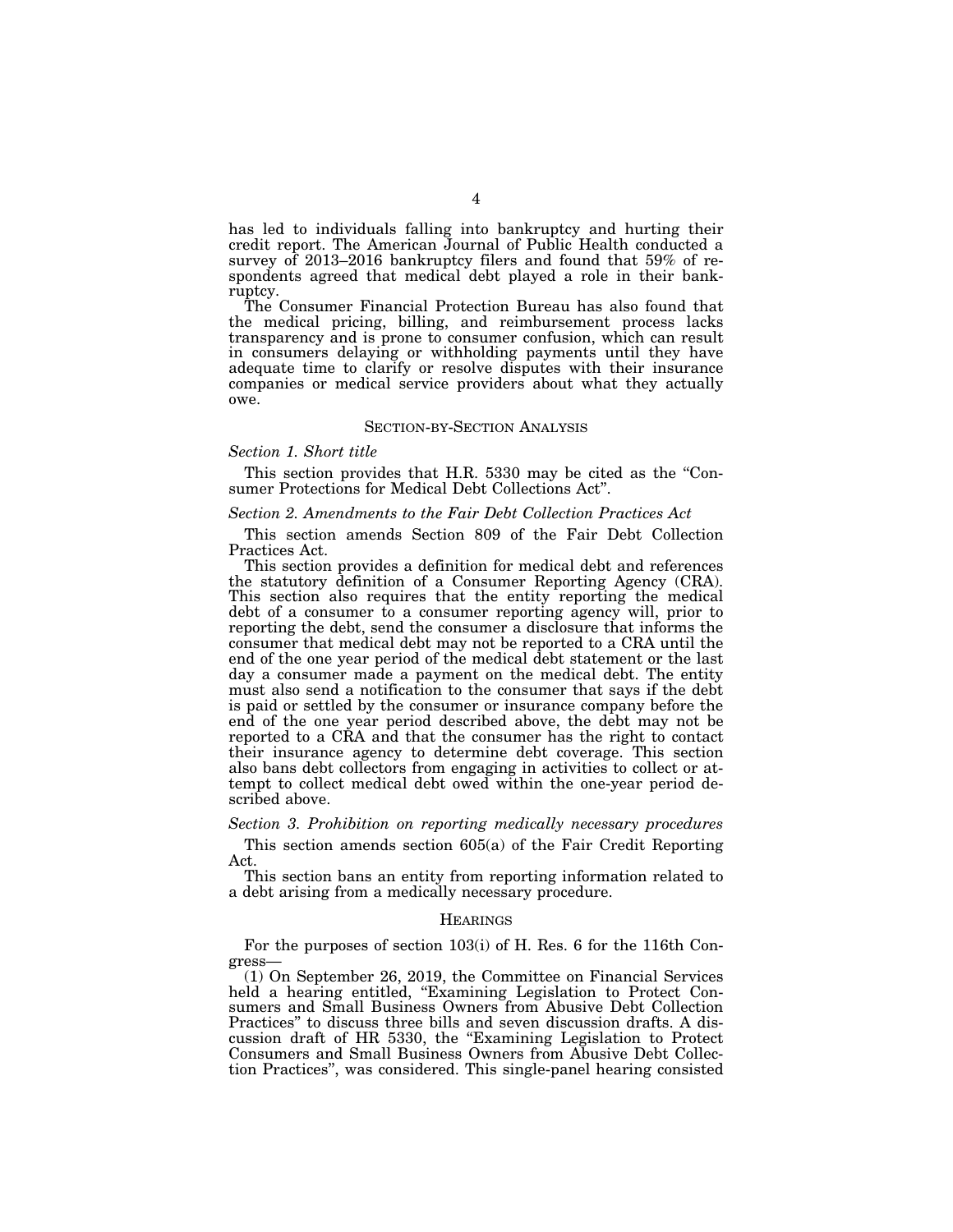of witnesses from the Federal Trade Commission, consumer advocates, consumer law centers, and debt collection attorneys. The hearing allowed members to hear from witnesses about predatory debt collection practices and discuss the limitations of the Fair Debt Collection Practices Act.

(2) The Committee on Financial Services held a hearing, entitled ''Who's Keeping Score? Holding Credit Bureaus Accountable and Repairing a Broken System'' to consider the ''Comprehensive Consumer Credit Reporting Reform Act of 2019'' on February 26, 2019. The two-panel hearing consisted of first the three CEOs of the three largest Credit Reporting Agencies: Equifax, TransUnion, and Experian. Witnesses on the second panel included representatives from the National Fair Housing Alliance, the National Consumer Law Center, UnidosUS, U.S. Public Interest Research Group (PIRG), and a Paul Hastings partner and attorney. The hearing allowed Members of the Financial Services Committee to hear from witnesses about the continuing challenges modernizing the Fair Credit Reporting Act to better protect consumers and their data, as well as other legislation to help overcome those challenges.

### COMMITTEE CONSIDERATION

The Committee on Financial Services met in open session on December 11, 2019 and ordered H.R. 5330 to be reported favorably to the House as amended in the nature of a substitute by a recorded vote of 31 yeas and 24 neas, a quorum being present.

#### COMMITTEE VOTES AND ROLL CALL VOTES

In compliance with clause 3(b) of rule XIII of the Rules of the House of Representatives, the Committee advises that the following roll call votes occurred during the Committee's consideration of H.R. 5330: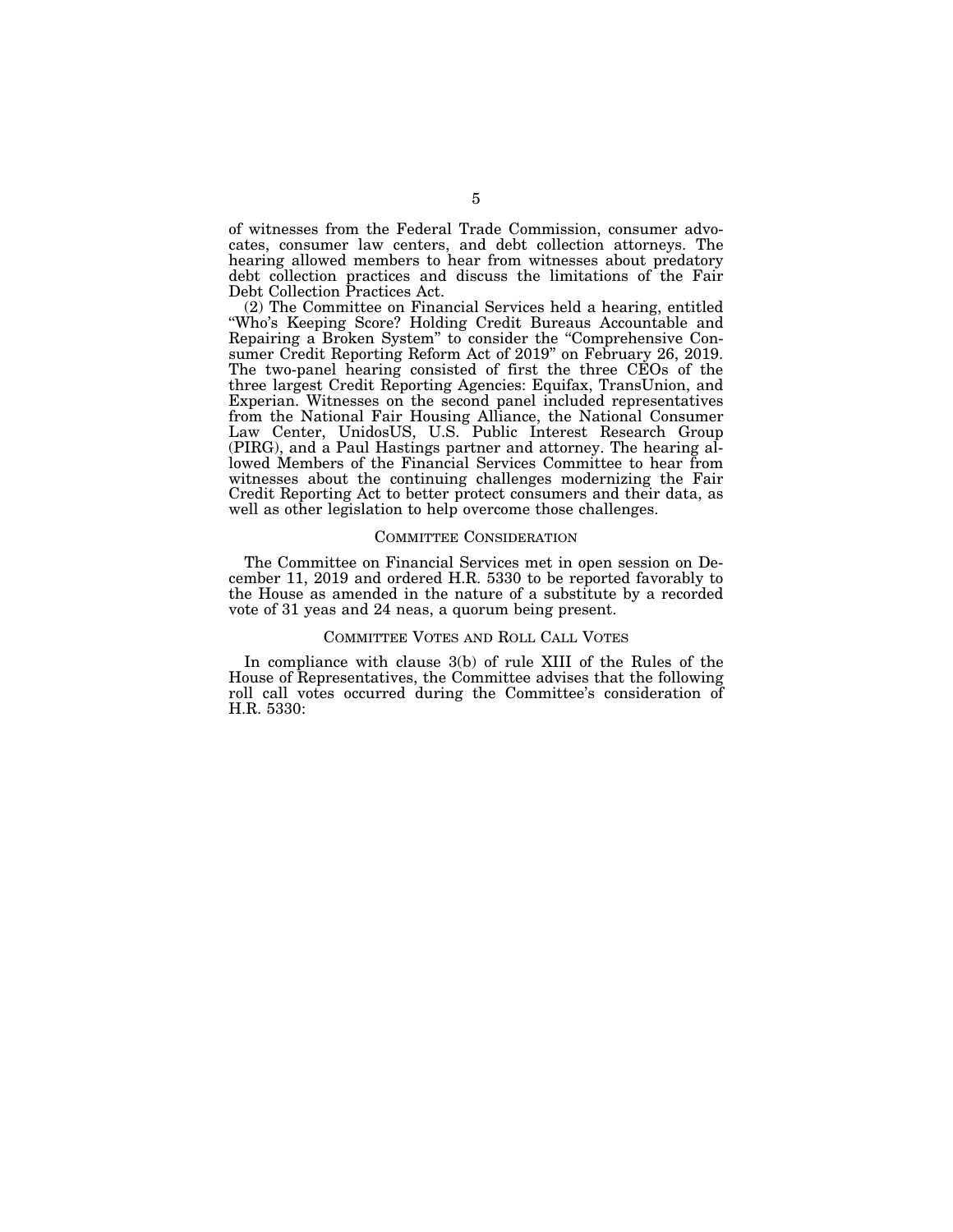| Present | Representatives              | Ayes                         | Nays               |                   |                 |               | <b>Committee on Financial Services</b>           |  |
|---------|------------------------------|------------------------------|--------------------|-------------------|-----------------|---------------|--------------------------------------------------|--|
|         | Ms. Waters, Chairwoman       |                              | х                  |                   |                 |               | Full Committee                                   |  |
|         | Mrs. Maloney                 |                              | x                  |                   |                 |               | 116th Congress (1st Session)                     |  |
|         | Ms. Velázquez                |                              | X                  |                   |                 |               | .                                                |  |
|         | Mr. Sherman                  |                              | X                  |                   |                 |               |                                                  |  |
|         | Mr. Meeks                    |                              | X                  |                   |                 |               |                                                  |  |
|         | Mr. Clay                     |                              | X                  |                   |                 |               |                                                  |  |
|         | Mr. Scott                    |                              |                    | Date:             | 12/10/2019      |               |                                                  |  |
|         | Mr. Green                    |                              | X                  |                   |                 |               |                                                  |  |
|         | Mr. Cleaver                  |                              | X                  |                   |                 |               |                                                  |  |
|         | Mr. Perlmutter               |                              | X                  | Measure H.R. 5330 |                 |               |                                                  |  |
|         | Mr. Himes                    |                              | X                  |                   |                 |               |                                                  |  |
|         | Mr. Foster                   |                              | X                  |                   |                 |               |                                                  |  |
|         | Mrs. Beatty                  |                              | X                  |                   |                 |               |                                                  |  |
|         |                              |                              |                    |                   |                 | .             |                                                  |  |
|         | Mr. Heck                     |                              | X                  |                   |                 |               |                                                  |  |
|         | Mr. Vargas                   |                              | X                  |                   | Amendment No.   | $7\mathrm{a}$ |                                                  |  |
|         | Mr. Gottheimer               |                              | X                  |                   |                 |               |                                                  |  |
|         | Mr. Gonzalez (TX)            |                              | X                  | Offered by:       |                 |               | Mr. Loudennilk Substitute Amendment to Tlaib ANS |  |
|         | Mr. Lawson                   |                              | $\bar{\mathbf{x}}$ |                   |                 |               |                                                  |  |
|         | Mr. San Nicolas              |                              | $\bar{\mathbf{x}}$ |                   |                 |               |                                                  |  |
|         | Ms. Tlaib                    |                              | X                  |                   |                 |               |                                                  |  |
|         | Ms. Porter                   |                              | Х                  |                   |                 |               |                                                  |  |
|         | Ms. Axne                     |                              | $\bar{\mathbf{x}}$ |                   |                 |               |                                                  |  |
|         | Mr. Casten                   |                              | X                  |                   |                 |               |                                                  |  |
|         | Ms. Pressley                 |                              | X                  |                   |                 |               |                                                  |  |
|         | Mr. McAdams                  |                              | X                  |                   |                 |               |                                                  |  |
|         |                              |                              | X                  |                   |                 |               |                                                  |  |
|         | Ms. Ocasio-Cortez            |                              |                    |                   |                 |               |                                                  |  |
|         | Ms. Wexton                   |                              | X                  |                   |                 |               |                                                  |  |
|         | Mr. Lynch                    |                              | x                  |                   |                 |               |                                                  |  |
|         | Ms. Gabbard                  |                              |                    |                   |                 |               |                                                  |  |
|         | Ms. Adams                    |                              | X                  |                   |                 |               |                                                  |  |
|         | Ms. Dean                     |                              | X                  |                   |                 |               |                                                  |  |
|         | Mr. Garcia (IL)              |                              | X                  |                   |                 |               |                                                  |  |
|         | Ms. Garcia (TX)              |                              | $\bar{x}$          |                   |                 |               |                                                  |  |
|         | Mr. Phillips                 |                              | X                  |                   |                 |               |                                                  |  |
| 34      |                              |                              |                    |                   |                 |               |                                                  |  |
|         | Mr. McHenry, Ranking Member  | X                            |                    |                   |                 |               |                                                  |  |
|         | Mrs. Wagner                  | X                            |                    |                   |                 |               |                                                  |  |
|         | Mr. King                     | X                            |                    | Agreed            | Yes             | No            | Wdm<br>Prsnt                                     |  |
|         | Mr. Lucas                    | $\bar{\mathbf{x}}$           |                    | Ţо                |                 |               |                                                  |  |
|         |                              |                              |                    |                   |                 |               |                                                  |  |
|         | Mr. Posey                    | X                            |                    |                   |                 |               |                                                  |  |
|         | Mr. Luetkemeyer              | X                            |                    |                   |                 |               |                                                  |  |
|         | Mr. Huizenga                 | X                            |                    | Voice             |                 | Ayes          | Nays                                             |  |
|         | Mr. Stivers                  | X                            |                    | Vote              |                 |               |                                                  |  |
|         | Mr. Barr                     | Х                            |                    |                   |                 |               |                                                  |  |
|         | Mr. Tipton                   | X                            |                    |                   |                 |               |                                                  |  |
|         | Mr. Williams                 | X                            |                    |                   |                 |               |                                                  |  |
|         | Mr. Hill                     | X                            |                    |                   |                 |               |                                                  |  |
|         | Mr. Emmer                    | X                            |                    |                   |                 |               |                                                  |  |
|         | Mr. Zeldin                   | X                            |                    |                   |                 |               |                                                  |  |
|         | Mr. Loudermilk               | X                            |                    | Record            |                 | FC            |                                                  |  |
|         | Mr. Mooney                   | Х                            |                    | Vote              |                 |               |                                                  |  |
|         |                              | X                            |                    |                   | 24 Ayes-32 Noes |               |                                                  |  |
|         | Mr. Davidson                 |                              |                    |                   |                 |               |                                                  |  |
|         | Mr. Budd                     | X                            |                    |                   |                 |               |                                                  |  |
|         | Mr. Kustoff                  |                              |                    |                   |                 |               |                                                  |  |
|         | Mr. Hollingsworth            | X                            |                    |                   |                 |               |                                                  |  |
|         | Mr. Gonzalez (OH)            | X                            |                    |                   |                 |               |                                                  |  |
|         | Mr. Rose                     | $\overline{\mathbf{x}}$      |                    |                   |                 |               |                                                  |  |
|         | Mr. Steil                    | $\overline{\mathbf{x}}$      |                    |                   |                 |               |                                                  |  |
|         |                              |                              |                    |                   |                 |               |                                                  |  |
|         |                              |                              |                    |                   |                 |               |                                                  |  |
|         | Mr. Gooden                   | X                            |                    |                   |                 |               |                                                  |  |
|         | Mr. Riggleman<br>Mr. Timmons | X<br>$\overline{\mathbf{x}}$ |                    |                   |                 |               |                                                  |  |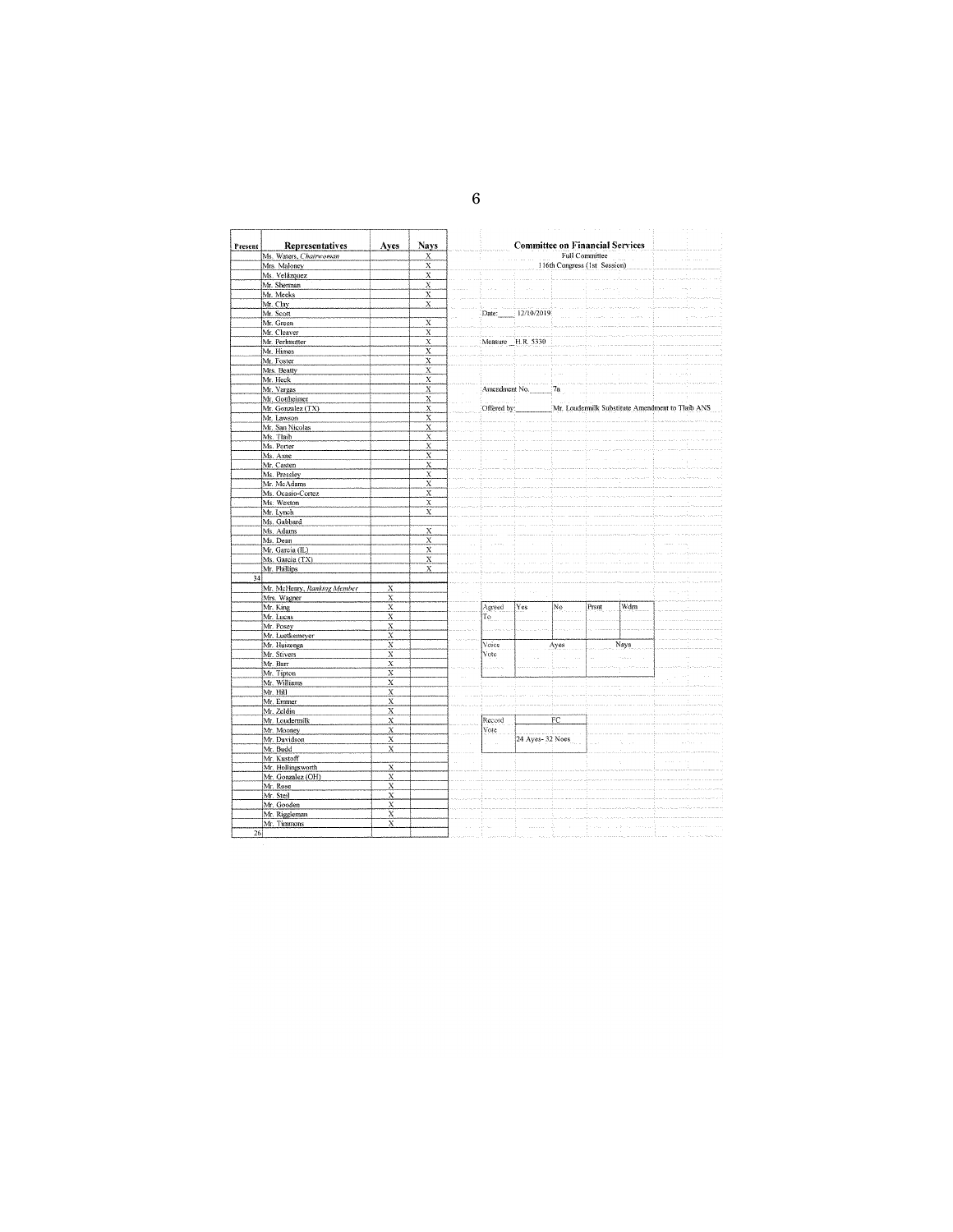| Present         | Representatives             | <b>Nays</b><br><b>Committee on Financial Services</b><br>Ayes |                |               |                   |      |                              |      |
|-----------------|-----------------------------|---------------------------------------------------------------|----------------|---------------|-------------------|------|------------------------------|------|
|                 | Ms. Waters, Chairwoman      | х                                                             |                |               |                   |      | Full Committee               |      |
|                 | Mrs. Malonev                | X                                                             |                |               |                   |      | 116th Congress (1st Session) |      |
|                 | Ms. Velázquez               | X                                                             |                |               |                   |      |                              |      |
|                 | Mr. Sherman                 | X                                                             |                |               |                   |      |                              |      |
|                 | Mr. Meeks                   | X                                                             |                |               |                   |      |                              |      |
|                 | Mr. Clay                    | X                                                             |                |               |                   |      |                              |      |
|                 | Mr. Scott                   |                                                               |                |               | Date: 12/10/2019  |      |                              |      |
|                 | Mr. Green                   | Х                                                             |                |               |                   |      |                              |      |
|                 | Mr. Cleaver                 | X                                                             |                |               |                   |      |                              |      |
|                 | Mr. Perlmutter              | X                                                             |                |               | Measure H.R. 5330 |      |                              |      |
|                 | Mr. Himes                   | X                                                             |                |               |                   |      |                              |      |
|                 | Mr. Foster                  | X                                                             |                |               | Ł.                |      |                              |      |
|                 | Mrs. Beatty                 | X                                                             |                |               |                   |      |                              |      |
|                 | Mr. Heck                    | X                                                             |                |               |                   |      |                              |      |
|                 | Mr. Vargas                  | х                                                             |                |               |                   |      |                              |      |
|                 | Mr. Gottheimer              | X                                                             |                | Amendment No. |                   |      |                              |      |
|                 | Mr. Gonzalez (TX)           | X                                                             |                |               |                   |      |                              |      |
|                 | Mr. Lawson                  | X                                                             |                |               | Offered by:       |      | Ms. Tlaib, Final Passage     |      |
|                 | Mr. San Nicolas             | X                                                             |                |               |                   |      |                              |      |
|                 |                             |                                                               |                |               |                   |      |                              |      |
|                 | Ms. Tlaib                   | X                                                             |                |               |                   |      |                              |      |
|                 | Ms. Porter                  | X                                                             |                |               |                   |      |                              |      |
|                 | Ms. Axne                    | X                                                             |                |               |                   |      |                              |      |
|                 | Mr. Casten                  | $\bar{x}$                                                     |                |               |                   |      |                              |      |
|                 | Ms. Pressley                | X                                                             |                |               |                   |      |                              |      |
|                 | Mr. McAdams                 | X                                                             |                |               |                   |      |                              |      |
|                 | Ms. Ocasio-Cortez           |                                                               |                |               |                   |      |                              |      |
|                 | Ms. Wexton                  | X                                                             |                |               |                   |      |                              |      |
|                 | Mr. Lynch                   | X                                                             |                |               |                   |      |                              |      |
|                 | Ms. Gabbard                 |                                                               |                |               |                   |      |                              |      |
|                 | Ms. Adams                   | X                                                             |                |               |                   |      |                              |      |
|                 | Ms. Dean                    | X                                                             |                |               |                   |      |                              |      |
|                 | Mr. Garcia (IL)             | X                                                             |                |               |                   |      |                              |      |
|                 | Ms. Garcia (TX)             | X                                                             |                |               |                   |      |                              |      |
|                 | Mr. Phillips                | X                                                             |                |               |                   |      |                              |      |
| $\overline{34}$ |                             |                                                               |                |               |                   |      |                              |      |
|                 | Mr. McHenry, Ranking Member |                                                               | X              |               |                   |      |                              |      |
|                 | Mrs. Wagner                 |                                                               | X              |               |                   |      |                              |      |
|                 | Mr. King                    |                                                               | X              | Agreed        | Yes               | No   | Prsnt                        | Wdrn |
|                 | Mr. Lucas                   |                                                               | X              | To a          |                   |      |                              |      |
|                 | Mr. Posey                   |                                                               | X              |               |                   |      |                              |      |
|                 | Mr. Luetkemeyer             |                                                               | X              |               |                   |      |                              |      |
|                 | Mr. Huizenga                |                                                               | X              | Voice         |                   | Ayes |                              | Nays |
|                 | Mr. Stivers                 |                                                               | X              | Vote          |                   |      |                              |      |
|                 | Mr. Вап                     |                                                               | X              |               |                   |      |                              |      |
|                 | Mr. Tipton                  |                                                               | X              |               |                   |      |                              |      |
|                 | Mr. Williams                |                                                               | X              |               |                   |      |                              |      |
|                 | Mr. Hill                    |                                                               | X              |               |                   |      |                              |      |
|                 | Mr. Emmer                   |                                                               | X              |               |                   |      |                              |      |
|                 | Mr. Zeldin                  |                                                               | $\overline{X}$ |               |                   |      |                              |      |
|                 | Mr. Loudermilk              |                                                               |                | Record        |                   | FC   |                              |      |
|                 | Mr. Mooney                  |                                                               | X              | Vote          |                   |      |                              |      |
|                 | Mr. Davidson                |                                                               | X              |               | 31 Ayes- 24 Noes  |      |                              |      |
|                 | Mr. Budd                    |                                                               | X              |               |                   |      |                              |      |
|                 | Mr. Kustoff                 |                                                               |                |               |                   |      |                              |      |
|                 | Mr. Hollingsworth           |                                                               | X              |               |                   |      |                              |      |
|                 | Mr. Gonzalez (OH)           |                                                               | X              |               |                   |      |                              |      |
|                 | Mr. Rose                    |                                                               | X              |               |                   |      |                              |      |
|                 | Mr. Steil                   |                                                               | X              |               |                   |      |                              |      |
|                 | Mr. Gooden                  |                                                               | X              |               |                   |      |                              |      |
|                 | Mr. Riggleman               |                                                               | X              |               |                   |      |                              |      |
|                 | Mr. Timmons                 |                                                               | X              |               |                   |      |                              |      |
| 26              |                             |                                                               |                |               |                   |      |                              |      |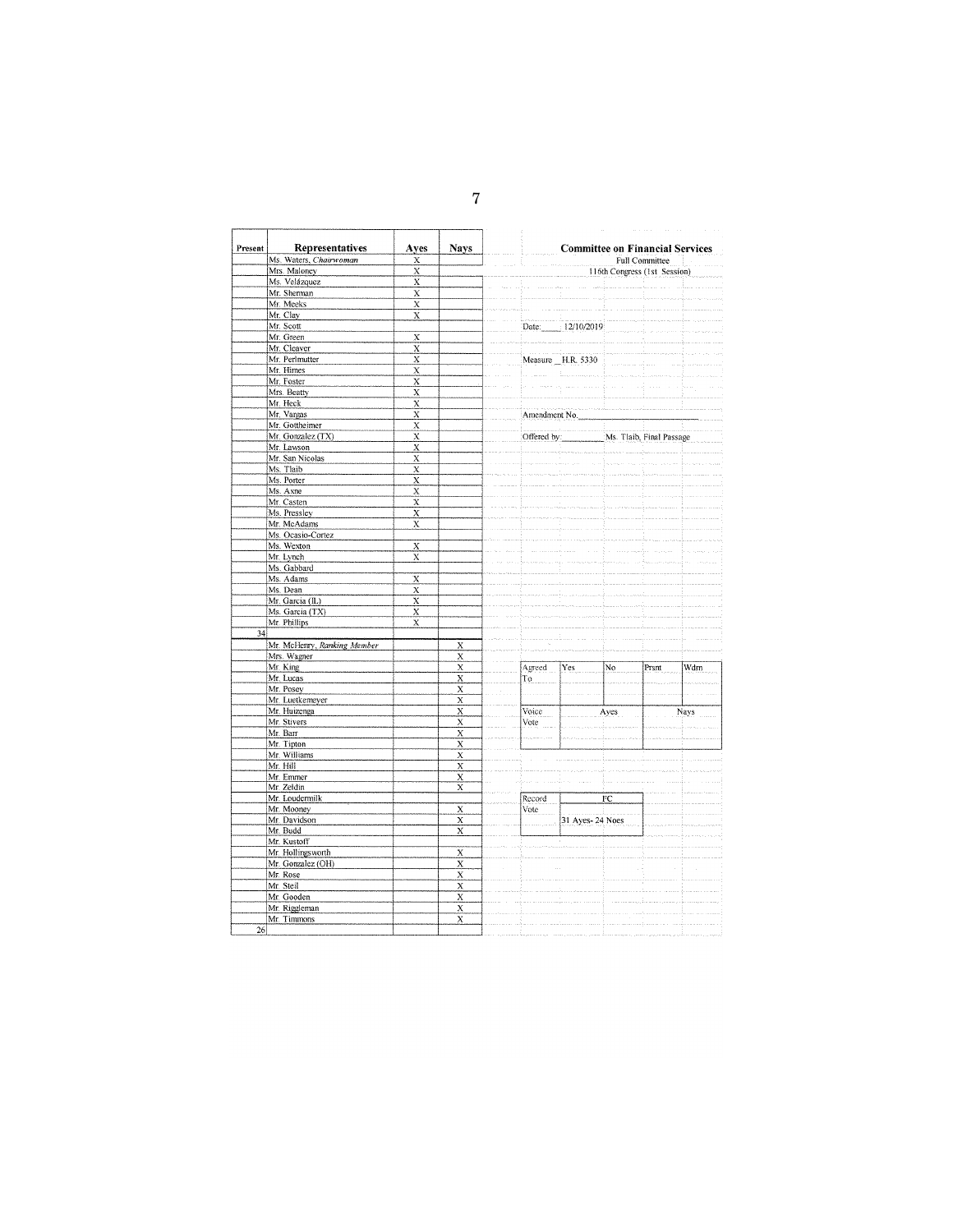## STATEMENT OF OVERSIGHT FINDINGS AND RECOMMENDATIONS OF THE COMMITTEE

In compliance with clause  $3(c)(1)$  of rule XIII and clause  $2(b)(1)$ of rule X of the Rules of the House of Representatives, the Committee's oversight findings and recommendations are reflected in the descriptive portions of this report.

### STATEMENT OF PERFORMANCE GOALS AND OBJECTIVES

Pursuant to clause (3)(c) of rule XIII of the Rules of the House of Representatives, the goals of H.R. 5330 are to ensure consumers suffering from medical emergencies or conditions have an opportunity to repay that debt before it negatively impacts their credit scores and access to credit.

## NEW BUDGET AUTHORITY AND CBO COST ESTIMATE

Pursuant to clause 3(c)(2) of rule XIII of the Rules of the House of Representatives and section 308(a) of the *Congressional Budget Act of 1974*, and pursuant to clause 3(c)(3) of rule XIII of the Rules of the House of Representatives and section 402 of the *Congressional Budget Act of 1974*, the Committee has received the following estimate for H.R. 5330 from the Director of the Congressional Budget Office:

> U.S. CONGRESS, CONGRESSIONAL BUDGET OFFICE, *Washington, DC.*

Hon. MAXINE WATERS, *Chairwoman, Committee on Financial Services, House of Representatives, Washington, DC.* 

DEAR MADAM CHAIRWOMAN: The Congressional Budget Office has prepared the enclosed cost estimate for H.R. 5330, the Consumer Protection for Medical Debt Collections Act.

If you wish further details on this estimate, we will be pleased to provide them. The CBO staff contact is David Hughes.

Sincerely,

PHILLIP L. SWAGEL, *Director.* 

Enclosure.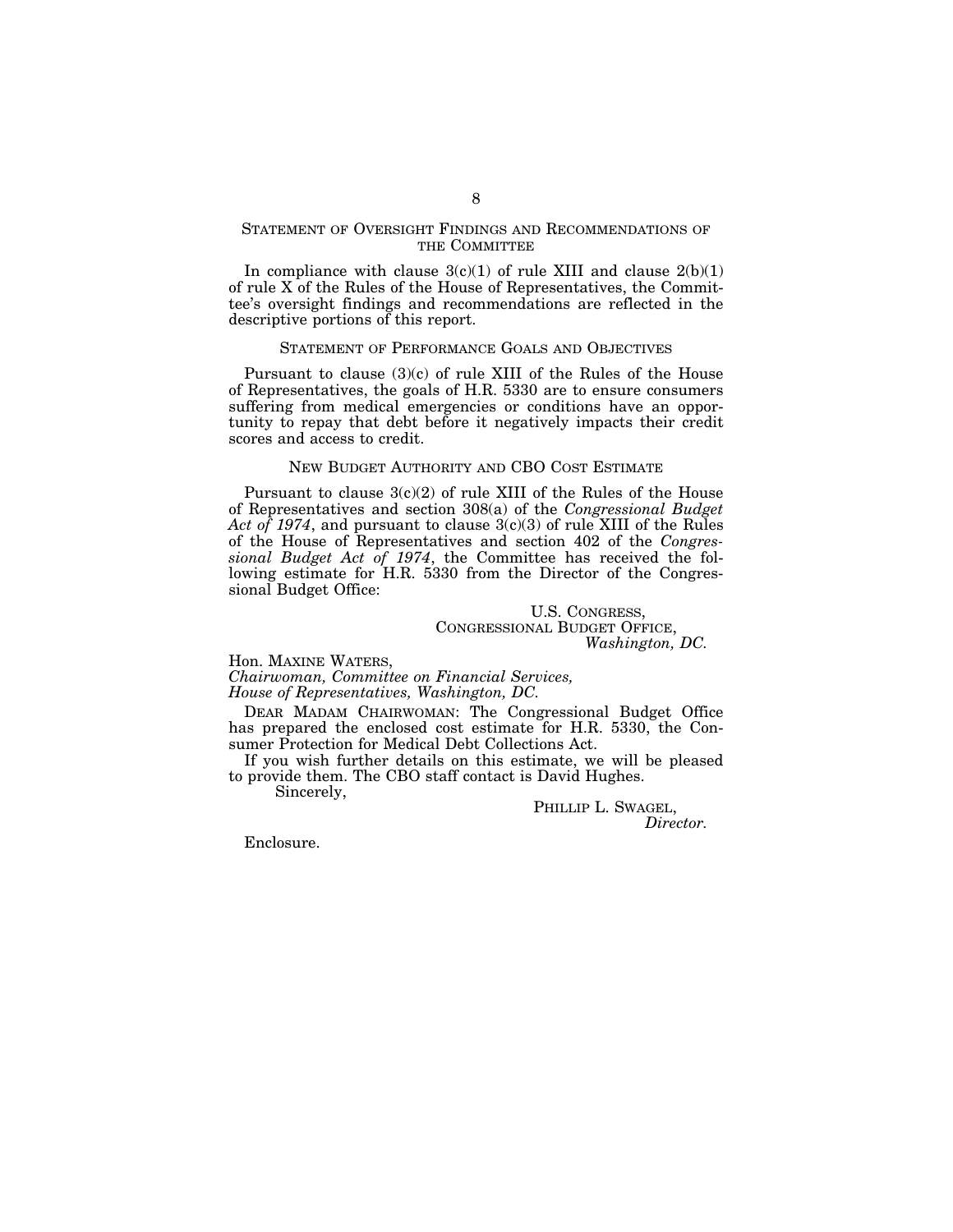| By Fiscal Year, Millions of Dollars                           | 2021 | 20212025                            | 2021-2030                      |
|---------------------------------------------------------------|------|-------------------------------------|--------------------------------|
| Direct Spending (Outlays)                                     |      |                                     |                                |
| Revenues                                                      | 0    | o                                   |                                |
| Increase or Decrease (-)<br>in the Deficit                    | ٠    |                                     |                                |
| Spending Subject to<br><b>Appropriation (Outlays)</b>         |      | ÷                                   | not estimated                  |
| Statutory pay-as-you-go<br>procedures apply?                  | Yes  | <b>Mandate Effects</b>              |                                |
| Increases on-budget deficits in any                           | No.  | Contains intergovernmental mandate? | Yes, Under<br><b>Threshold</b> |
| of the four consecutive 10-year<br>periods beginning in 2031? |      | Contains private-sector mandate?    | Yes, Over<br><b>Threshold</b>  |

H.R. 5330 would amend the Fair Debt Collection Practices Act (FDCPA) to require debt collectors to wait at least two years after the first payment of a medical debt is due before engaging in activities to collect that debt. Under the bill, consumer reporting agencies (CRAs) would be prohibited from assembling consumer reports that contain information about a medical debt arising from a medically necessary procedure or a medical debt placed for collection less than one year preceding the report's creation. The bill would place similar prohibitions upon entities that furnish information about medical debt to CRAs.

The Federal Trade Commission (FTC) is primarily responsible for enforcing violations of the FDCPA. Using information from the FTC, CBO estimates that it would cost the FTC less than \$500,000 over the 2021–2025 period to enforce potential violations of the amended statute. Any spending would be subject to the availability of appropriated funds.

The Consumer Financial Protection Bureau (CFPB) is responsible for issuing regulations to implement the FDCPA. Using information from the CFPB, CBO estimates that the bureau would require three employees at a cost of \$220,000 per employee to issue rules prohibiting debt collectors and CRAs from engaging in the newly restricted activities under the bill. On that basis, CBO estimates that enacting H.R. 5330 would cost the CFPB \$1 million over the 2021–2030 period. The CFPB has permanent authority, not subject to annual appropriation, to spend amounts transferred from the Federal Reserve.

The bill would impose intergovernmental and private-sector mandates, as defined in the Unfunded Mandates Reform Act (UMRA). CBO estimates the cost to comply with private-sector mandates would exceed the threshold established in UMRA (\$168 million in 2020, adjusted annually for inflation). However, the cost to comply with the intergovernmental mandates would not exceed the threshold established in UMRA (\$84 million in 2020, adjusted annually for inflation).

The bill would prohibit debt collectors from collecting amounts owed for medical debt for at least two years after the first payment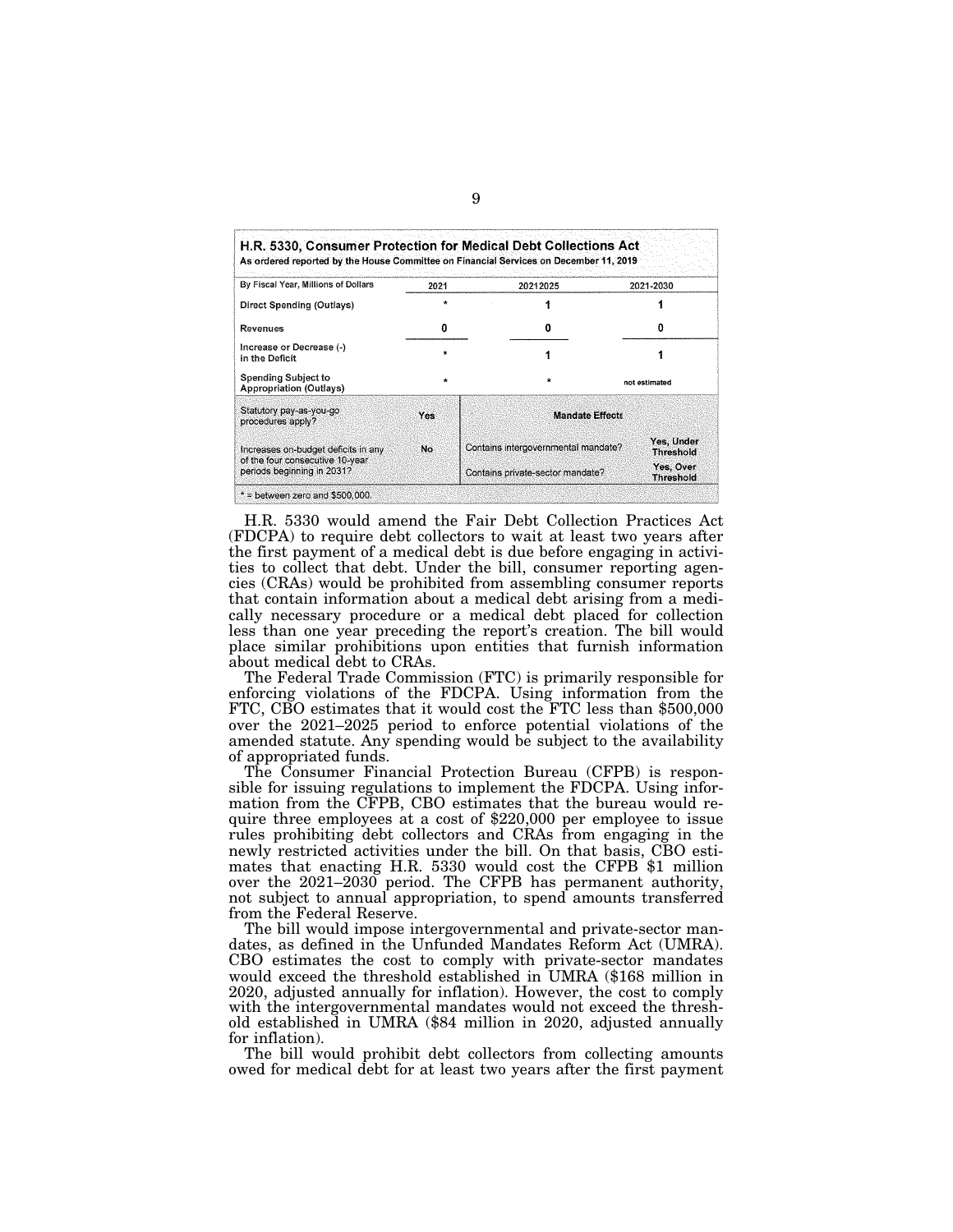on that debt is due. Using information from industry sources, the CFPB, and an analysis of state laws governing the statute of limitations for medical debt, CBO estimates that the cost of the mandate, in the form of foregone and delayed collections by debt collectors, would be substantially over the threshold.

H.R. 5530 also would prohibit CRAs from issuing consumer reports containing information on debts for medically necessary procedures and medical debt that has been in collections for less than a year. CBO estimates that the cost for CRAs to comply with the prohibitions would be small.

The FDCPA preempts state laws that conflict with its provisions and any amendments that would broaden its scope would be an intergovernmental mandate as defined in UMRA. H.R. 5330 would expand the FDCPA to include certain medical debt collections. Although the bill would limit the application of state laws, it would impose no duty on states that would result in additional spending or loss of revenue. Consequently, the cost would not exceed the threshold established in the UMRA for intergovernmental mandates.

The CBO staff contacts for this estimate are David Hughes (for federal costs) and Rachel Austin (for mandates). The estimate was reviewed by H. Samuel Papenfuss, Deputy Assistant Director for Budget Analysis.

### COMMITTEE COST ESTIMATE

Clause  $3(d)(1)$  of rule XIII of the Rules of the House of Representatives requires an estimate and a comparison of the costs that would be incurred in carrying out H.R. 5330. However, clause  $3(d)(2)(B)$  of that rule provides that this requirement does not apply when the committee has included in its report a timely submitted cost estimate of the bill prepared by the Director of the Congressional Budget Office under section 402 of the *Congressional Budget Act*, which is attached.

### UNFUNDED MANDATE STATEMENT

Pursuant to Section 423 of the *Congressional Budget and Impoundment Control Act* (as amended The Committee adopts as its own the estimate of federal mandates regarding H.R. 5330, as amended, prepared by the Director of the Congressional Budget Office.

### ADVISORY COMMITTEE

No advisory committees within the meaning of section 5(b) of the Federal Advisory Committee Act were created by this legislation.

#### APPLICATION OF LAW TO THE LEGISLATIVE BRANCH

Pursuant to section 102(b)(3) of the *Congressional Accountability Act*, Pub. L. No. 104–1 H.R. 5330, as amended, does not apply to terms and conditions of employment or to access to public services or accommodations within the legislative branch.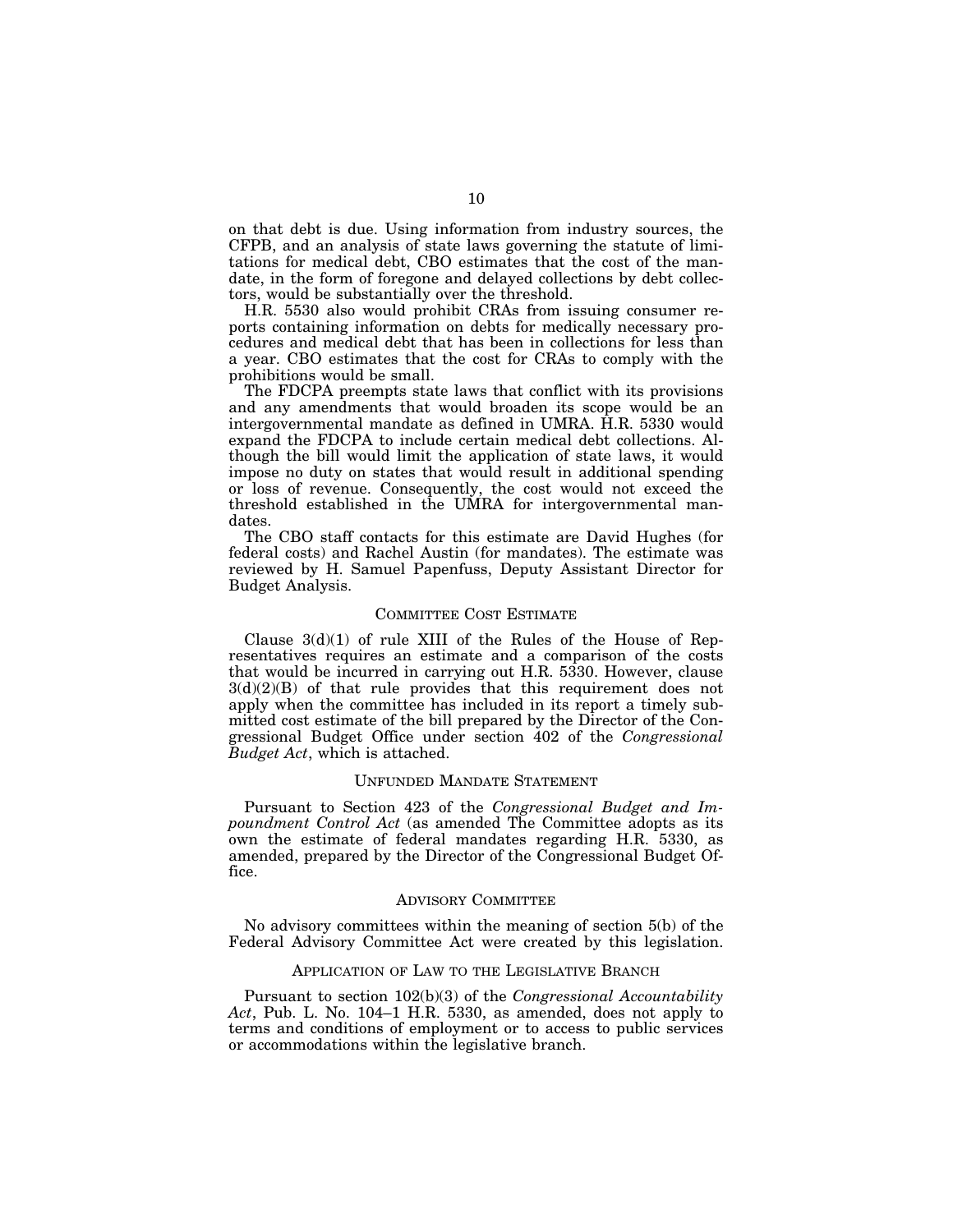### EARMARK STATEMENT

In accordance with clause 9 of rule XXI of the Rules of the House of Representatives, H.R. 5330 does not contain any congressional earmarks, limited tax benefits, or limited tariff benefits as described in clauses 9(e), 9(f), and  $9(g)$  of rule XXI.

### DUPLICATION OF FEDERAL PROGRAMS

Pursuant to clause  $3(c)(5)$  of rule XIII of the Rules of the House of Representatives, the Committee states that no provision of H.R. 5330 establishes or reauthorizes a program of the Federal Government known to be duplicative of another federal program, a program that was included in any report from the Government Accountability Office to Congress pursuant to section 21 of Public Law 111–139, or a program related to a program identified in the most recent Catalog of Federal Domestic Assistance.

### CHANGES TO EXISTING LAW

In compliance with clause 3(e) of rule XIII of the Rules of the House of Representatives, changes in existing law made by the bill, H.R. 5330, as reported, are shown as follows:

### CHANGES IN EXISTING LAW MADE BY THE BILL, AS REPORTED

In compliance with clause 3(e) of rule XIII of the Rules of the House of Representatives, changes in existing law made by the bill, as reported, are shown as follows (new matter is printed in italics and existing law in which no change is proposed is shown in roman):

# **FAIR DEBT COLLECTION PRACTICES ACT**

# **TITLE VIII—DEBT COLLECTION PRACTICES**

\* \* \* \* \* \* \*

# **§ 803. Definitions**

As used in this title—

(1) The term ''Bureau'' means the Bureau of Consumer Financial Protection.

(2) The term ''communication'' means the conveying of information regarding a debt directly or indirectly to any person through any medium.

(3) The term ''consumer'' means any natural person obligated or allegedly obligated to pay any debt.

(4) The term "creditor" means any person who offers or extends credit creating a debt or to whom a debt is owed, but such term does not include any person to the extent that he receives an assignment or transfer of a debt in default solely for the purpose of facilitating collection of such debt for another.

(5) The term ''debt'' means any obligation or alleged obligation of a consumer to pay money arising out of a transaction in which the money, property, insurance, or services which are the subject of the transaction are primarily for personal, fam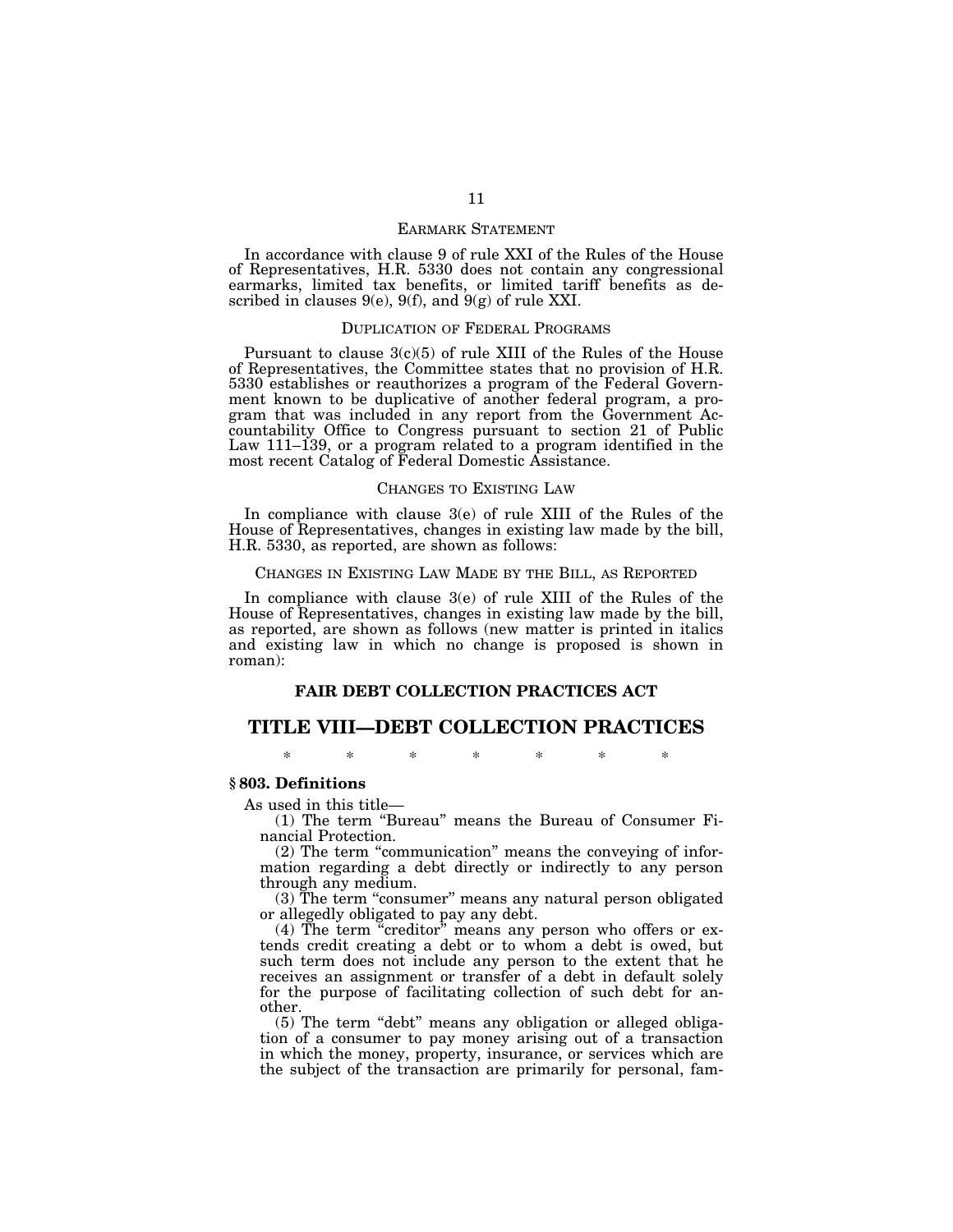ily, or household purposes, whether or not such obligation has been reduced to judgment.

(6) The term ''debt collector'' means any person who uses any instrumentality of interstate commerce or the mails in any business the principal purpose of which is the collection of any debts, or who regularly collects or attempts to collect, directly or indirectly, debts owed or due or asserted to be owed or due another. Notwithstanding the exclusion provided by clause (F) of the last sentence of this paragraph, the term includes any creditor who, in the process of collecting his own debts, uses any name other than his own which would indicate that a third person is collecting or attempting to collect such debts. For the purpose of section 808(6), such term also includes any person who uses any instrumentality of interstate commerce or the mails in any business the principal purpose of which is the enforcement of security interests. The term does not include—

(A) any officer or employee of a creditor while, in the name of the creditor, collecting debts for such creditor;

(B) any person while acting as a debt collector for another person, both of whom are related by common ownership or affiliated by corporate control, if the person acting as a debt collector does so only for persons to whom it is so related or affilated and if the principal business of such person is not the collection of debts;

(C) any officer or employee of the United States or any State to the extent that collecting or attempting to collect any debt is in the performance of his official duties;

(D) any person while serving or attempting to serve legal process on any other person in connection with the judicial enforcement of any debt;

(E) any nonprofit organization which, at the request of consumers, performs bona fide consumer credit counseling and assists consumers in the liquidation of their debts by receiving payments from such consumers and distributing such amounts to creditors;

(F) any person collecting or attempting to collect any debt owed or due or asserted to be owed or due another to the extent such activity (i) is incidental to a bona fide fiduciary obligation or a bona fide escrow arrangement; (ii) concerns a debt which was originated by such person; (iii) concerns a debt which was not in default at the time it was obtained by such person; or (iv) concerns a debt obtained by such person as a secured party in a commercial credit transaction involving the creditor.

(7) The term ''location information'' means a consumer's place of abode and his telephone number at such place, or his place of employment.

(8) The term ''State'' means any State, territory, or possession of the United States, the District of Columbia, the Commonwealth of Puerto Rico, or any political subdivision of any of the foregoing.

*(9) The term ''medical debt'' means a debt arising from the receipt of medical services, products, or devices.* 

\* \* \* \* \* \* \*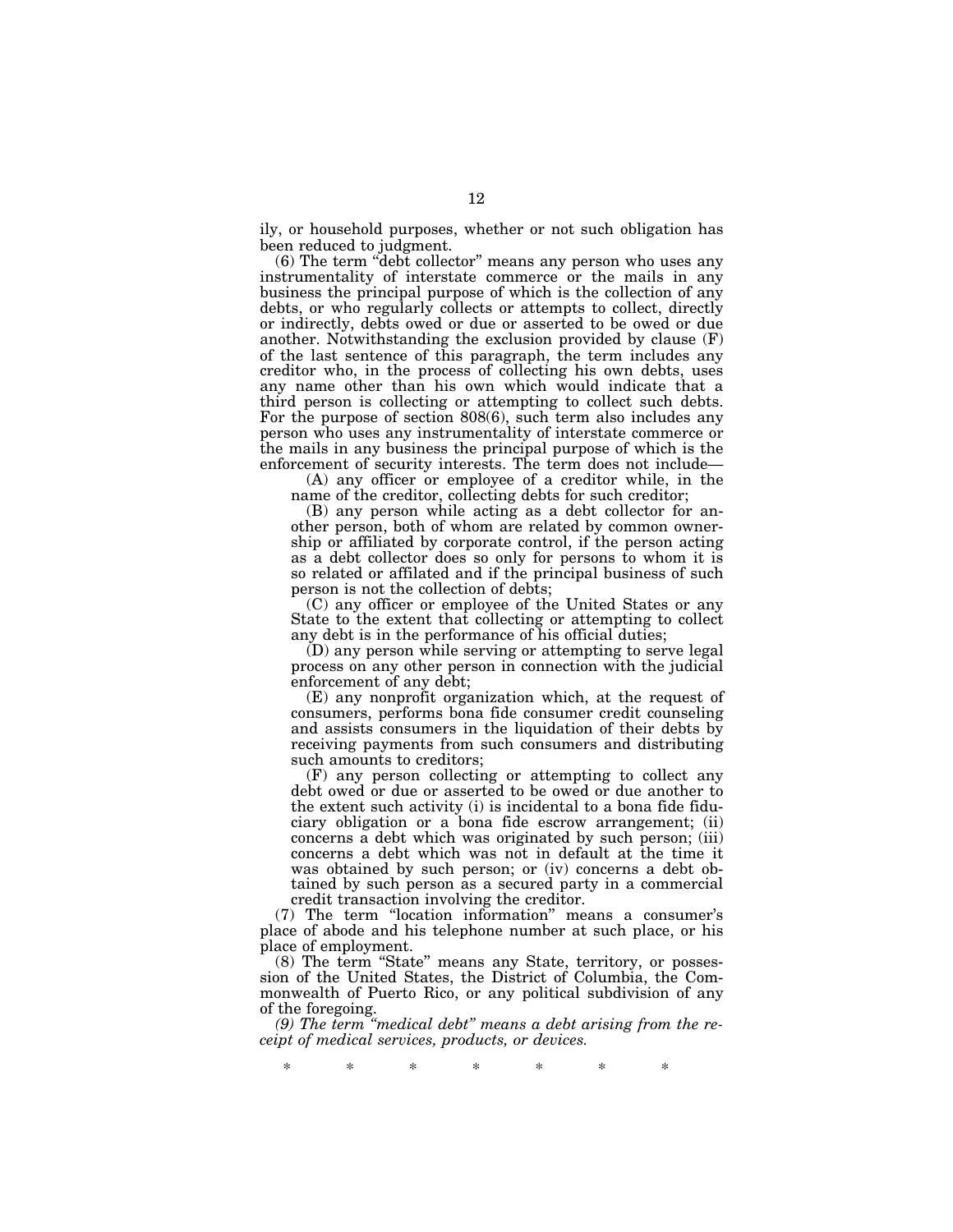## **§ 808. Unfair practices**

A debt collector may not use unfair or unconscionable means to collect or attempt to collect any debt. Without limiting the general application of the foregoing, the following conduct is a violation of this section:

(1) The collection of any amount (including any interest, fee, charge, or expense incidental to the principal obligation) unless such amount is expressly authorized by the agreement creating the debt or permitted by law.

(2) The acceptance by a debt collector from any person of a check or other payment instrument postdated by more than five days unless such person is notified in writing of the debt collector's intent to deposit such check or instrument not more than ten nor less than three business days prior to such deposit.

(3) The solicitation by a debt collector of any postdated check or other postdated payment instrument for the purpose of threatening or instituting criminal prosecution.

(4) Depositing or threatening to deposit any postdated check or other postdated payment instrument prior to the date on such check or instrument.

(5) Causing charges to be made to any person for communications by concealment of the true purpose of the communication. Such charges include, but are not limited to, collect telephone calls and telegram fees.

(6) Taking or threatening to take any nonjudicial action to effect dispossession or disablement of property if—

(A) there is no present right to possession of the property claimed as collateral through an enforceable security interest;

(B) there is no present intention to take possession of the property; or

 $(C)$  the property is exempt by law from such dispossession or disablement.

(7) Communicating with a consumer regarding a debt by post card.

(8) Using any language or symbol, other than the debt collector's address, on any envelope when communicating with a consumer by use of the mails or by telegram, except that a debt collector may use his business name if such name does not indicate that he is in the debt collection business.

*(9) Engaging in activities to collect or attempting to collect a medical debt owed or due or asserted to be owed or due by a consumer, before the end of the 2-year period beginning on the date that the first payment with respect to such medical debt is due.* 

\* \* \* \* \* \* \*

# **FAIR CREDIT REPORTING ACT**

# **TITLE VI—CONSUMER CREDIT REPORTING**

\* \* \* \* \* \* \*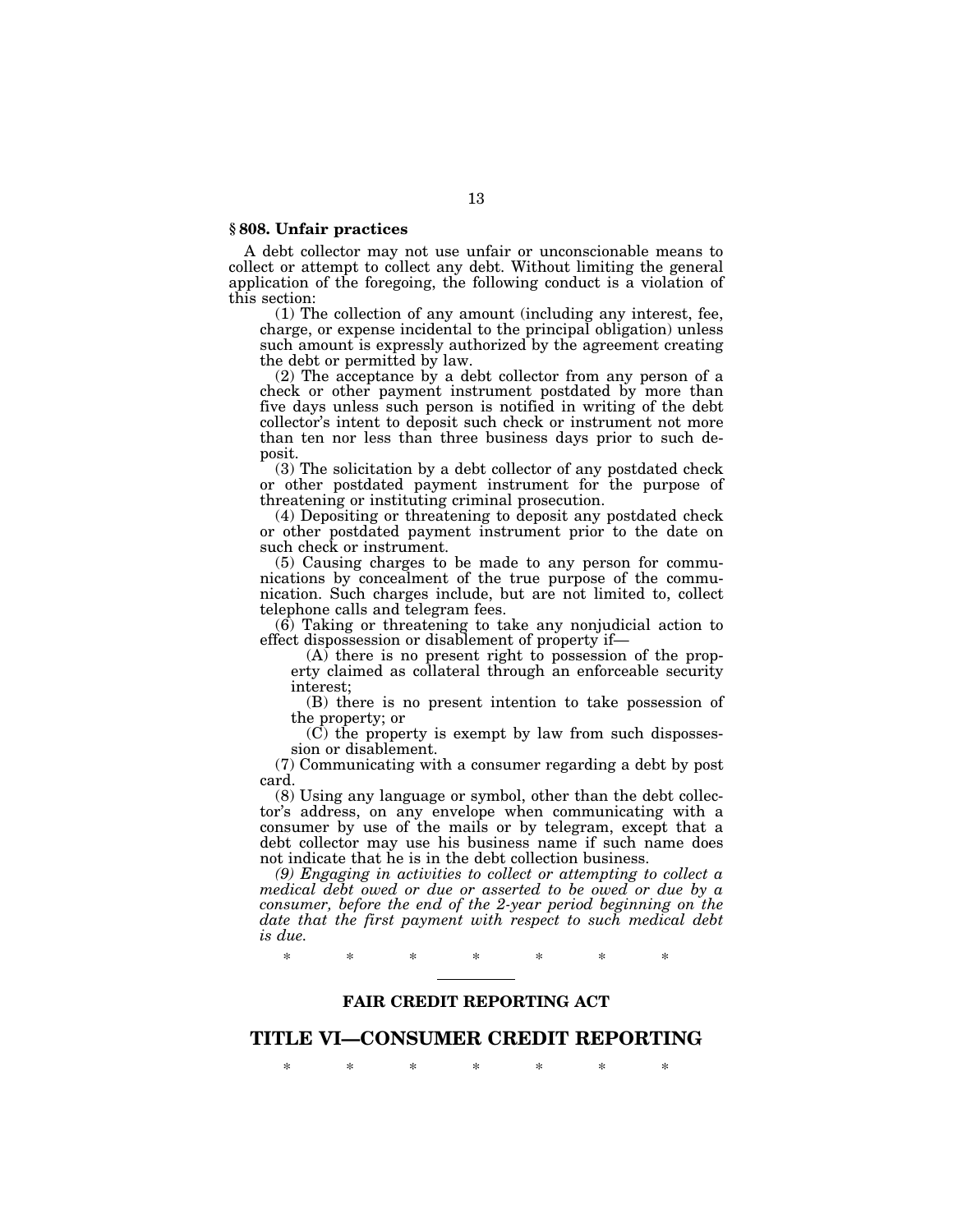### **§ 603. Definitions and rules of construction**

(a) Definitions and rules of construction set forth in this section are applicable for the purposes of this title.

(b) The term ''person'' means any individual, partnership, corporation, trust, estate, cooperative, association, government or governmental subdivision or agency, or other entity.

(c) The term "consumer" means an individual.

(d) CONSUMER REPORT.— (1) IN GENERAL.—The term ''consumer report'' means any written, oral, or other communication of any information by a consumer reporting agency bearing on a consumer's credit worthiness, credit standing, credit capacity, character, general reputation, personal characteristics, or mode of living which is used or expected to be used or collected in whole or in part for the purpose of serving as a factor in establishing the consumer's eligibility for—

(A) credit or insurance to be used primarily for personal, family, or household purposes;

(B) employment purposes; or

(C) any other purpose authorized under section 604.

(2) EXCLUSIONS.—Except as provided in paragraph (3), the term "consumer report" does not include—

(A) subject to section 624, any—

(i) report containing information solely as to transactions or experiences between the consumer and the person making the report;

(ii) communication of that information among persons related by common ownership or affiliated by corporate control; or

(iii) communication of other information among persons related by common ownership or affiliated by corporate control, if it is clearly and conspicuously disclosed to the consumer that the information may be communicated among such persons and the consumer is given the opportunity, before the time that the information is initially communicated, to direct that such information not be communicated among such persons;

(B) any authorization or approval of a specific extension of credit directly or indirectly by the issuer of a credit card or similar device;

(C) any report in which a person who has been requested by a third party to make a specific extension of credit directly or indirectly to a consumer conveys his or her decision with respect to such request, if the third party advises the consumer of the name and address of the person to whom the request was made, and such person makes the disclosures to the consumer required under section 615; or (D) a communication described in subsection (o) or (x).

(3) RESTRICTION ON SHARING OF MEDICAL INFORMATION.—Except for information or any communication of information disclosed as provided in section  $604(g)(3)$ , the exclusions in paragraph (2) shall not apply with respect to information disclosed to any person related by common ownership or affiliated by corporate control, if the information is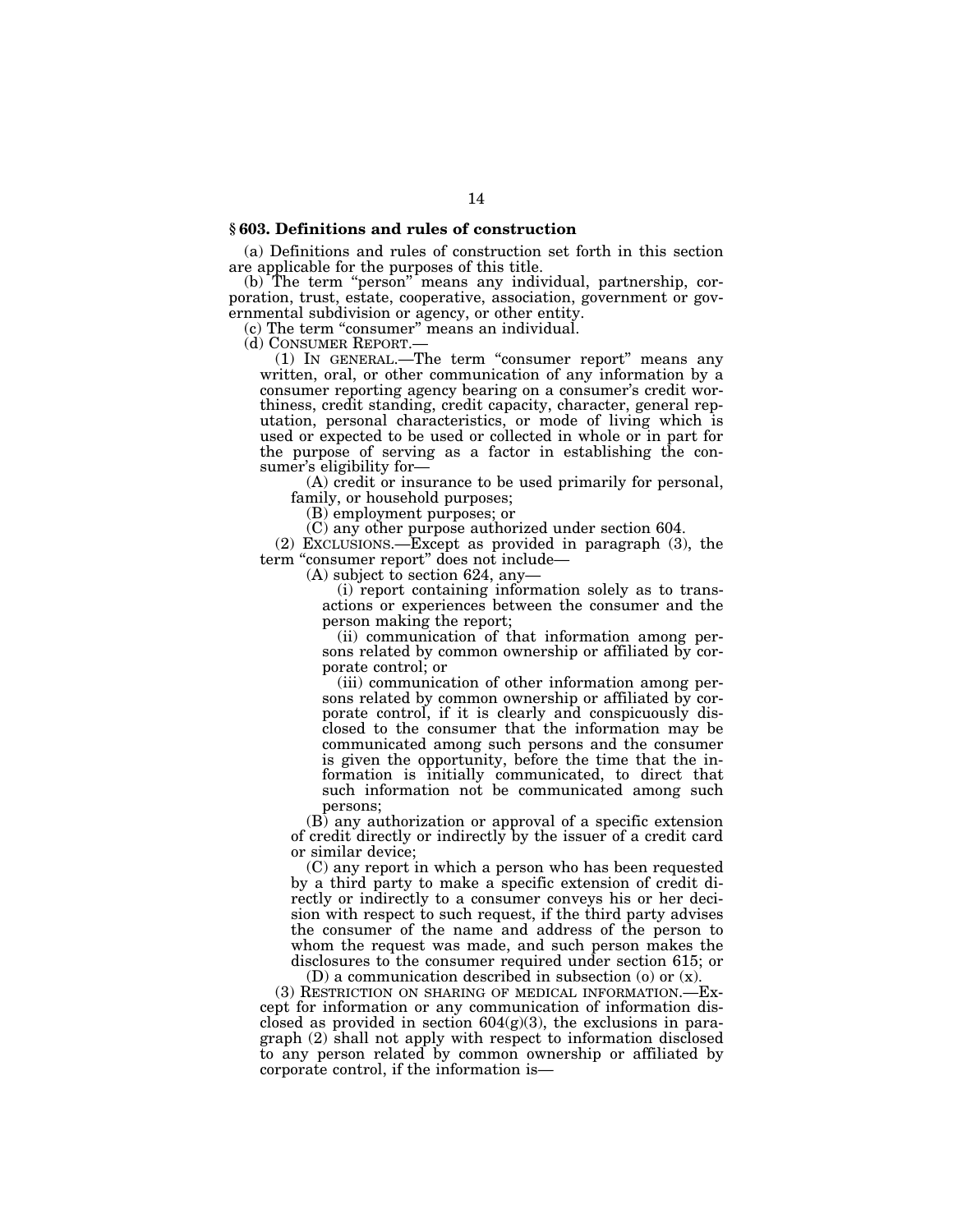(A) medical information;

(B) an individualized list or description based on the payment transactions of the consumer for medical products or services; or

(C) an aggregate list of identified consumers based on payment transactions for medical products or services.

(e) The term ''investigative consumer report'' means a consumer report or portion thereof in which information on a consumer's character, general reputation, personal characteristics, or mode of living is obtained through personal interviews with neighbors, friends, or associates of the consumer reported on or with others with whom he is acquainted or who may have knowledge concerning any such items of information. However, such information shall not include specific factual information on a consumer's credit record obtained directly from a creditor of the consumer or from a consumer reporting agency when such information was obtained directly from a creditor of the consumer or from the consumer.

(f) The term ''consumer reporting agency'' means any person which, for monetary fees, dues, or on a cooperative nonprofit basis, regularly engages in whole or in part in the practice of assembling or evaluating consumer credit information or other information on consumers for the purpose of furnishing consumer reports to third parties, and which uses any means or facility of interstate commerce for the purpose of preparing or furnishing consumer reports.

 $(g)$  The term "file", when used in connection with information on any consumer, means all of the information on that consumer recorded and retained by a consumer reporting agency regardless of how the information is stored.

(h) The term ''employment purposes'' when used in connection with a consumer report means a report used for the purpose of evaluating a consumer for employment, promotion, reassignment or retention as an employee.

(i) MEDICAL INFORMATION.—The term ''medical information''—

(1) means information or data, whether oral or recorded, in any form or medium, created by or derived from a health care provider or the consumer, that relates to—

(A) the past, present, or future physical, mental, or behavioral health or condition of an individual;

(B) the provision of health care to an individual; or

(C) the payment for the provision of health care to an individual.

(2) does not include the age or gender of a consumer, demographic information about the consumer, including a consumer's residence address or e-mail address, or any other information about a consumer that does not relate to the physical, mental, or behavioral health or condition of a consumer, including the existence or value of any insurance policy.

(j) DEFINITIONS RELATING TO CHILD SUPPORT OBLIGATIONS.—

(1) OVERDUE SUPPORT.—The term ''overdue support'' has the meaning given to such term in section 466(e) of the Social Security Act.

(2) STATE OR LOCAL CHILD SUPPORT ENFORCEMENT AGENCY.— The term "State or local child support enforcement agency" means a State or local agency which administers a State or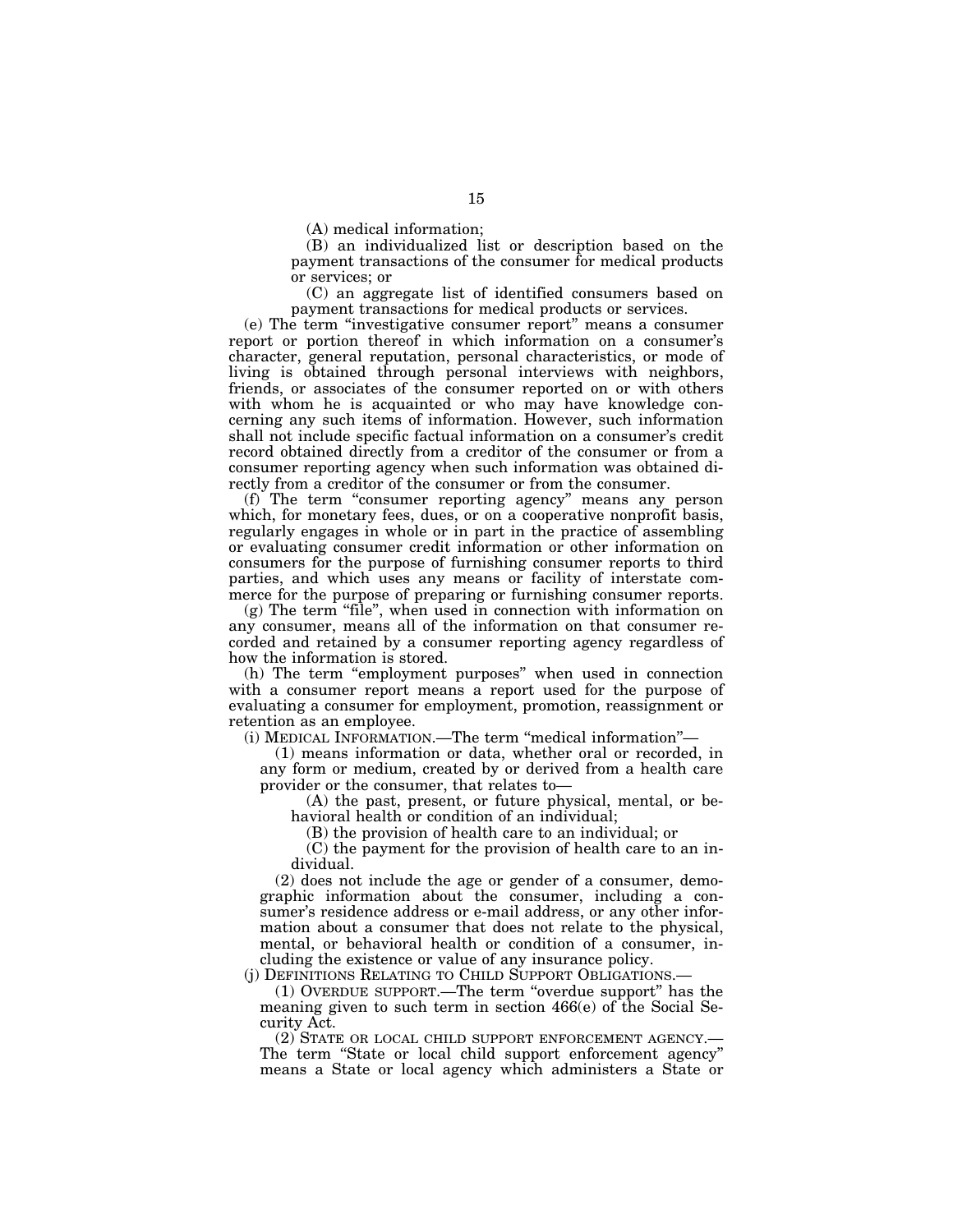local program for establishing and enforcing child support obligations.

(k) ADVERSE ACTION.—

(1) ACTIONS INCLUDED.—The term ''adverse action''—

(A) has the same meaning as in section  $701(d)(6)$  of the Equal Credit Opportunity Act; and

 $(B)$  means-

(i) a denial or cancellation of, an increase in any charge for, or a reduction or other adverse or unfavorable change in the terms of coverage or amount of, any insurance, existing or applied for, in connection with the underwriting of insurance;

(ii) a denial of employment or any other decision for employment purposes that adversely affects any current or prospective employee;

(iii) a denial or cancellation of, an increase in any charge for, or any other adverse or unfavorable change in the terms of, any license or benefit described in section  $604(a)(3)(D)$ ; and

(iv) an action taken or determination that is—

(I) made in connection with an application that was made by, or a transaction that was initiated by, any consumer, or in connection with a review of an account under section  $604(a)(3)(F)(ii)$ ; and

(II) adverse to the interests of the consumer.

(2) APPLICABLE FINDINGS, DECISIONS, COMMENTARY, AND OR-DERS.—For purposes of any determination of whether an action is an adverse action under paragraph (1)(A), all appropriate final findings, decisions, commentary, and orders issued under section 701(d)(6) of the Equal Credit Opportunity Act by the Bureau or any court shall apply.

(*l*) FIRM OFFER OF CREDIT OR INSURANCE.—The term ''firm offer of credit or insurance'' means any offer of credit or insurance to a consumer that will be honored if the consumer is determined, based on information in a consumer report on the consumer, to meet the specific criteria used to select the consumer for the offer, except that the offer may be further conditioned on one or more of the following:

(1) The consumer being determined, based on information in the consumer's application for the credit or insurance, to meet specific criteria bearing on credit worthiness or insurability, as applicable, that are established—

(A) before selection of the consumer for the offer; and

(B) for the purpose of determining whether to extend credit or insurance pursuant to the offer.

(2) Verification—

(A) that the consumer continues to meet the specific criteria used to select the consumer for the offer, by using information in a consumer report on the consumer, information in the consumer's application for the credit or insurance, or other information bearing on the credit worthiness or insurability of the consumer; or

(B) of the information in the consumer's application for the credit or insurance, to determine that the consumer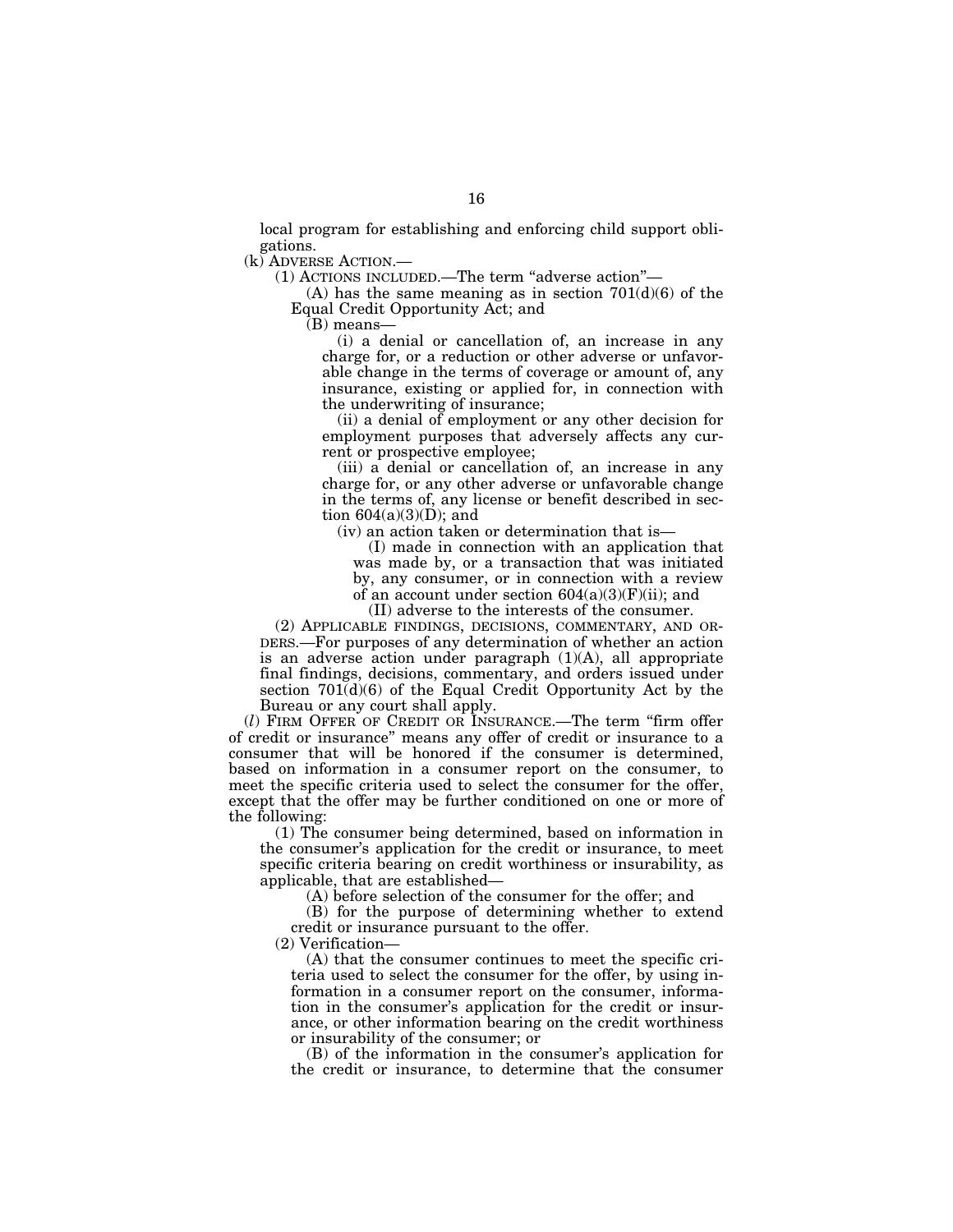meets the specific criteria bearing on credit worthiness or insurability.

(3) The consumer furnishing any collateral that is a requirement for the extension of the credit or insurance that was—

(A) established before selection of the consumer for the offer of credit or insurance; and

(B) disclosed to the consumer in the offer of credit or insurance.

(m) CREDIT OR INSURANCE TRANSACTION THAT IS NOT INITIATED BY THE CONSUMER.—The term "credit or insurance transaction that is not initiated by the consumer'' does not include the use of a consumer report by a person with which the consumer has an account or insurance policy, for purposes of—

(1) reviewing the account or insurance policy; or

(2) collecting the account.

(n) STATE.—The term "State" means any State, the Commonwealth of Puerto Rico, the District of Columbia, and any territory or possession of the United States.

(o) EXCLUDED COMMUNICATIONS.—A communication is described in this subsection if it is a communication—

(1) that, but for subsection  $(d)(2)(D)$ , would be an investigative consumer report;

(2) that is made to a prospective employer for the purpose of—

(A) procuring an employee for the employer; or

(B) procuring an opportunity for a natural person to work for the employer;

(3) that is made by a person who regularly performs such procurement;

(4) that is not used by any person for any purpose other than a purpose described in subparagraph (A) or (B) of paragraph (2); and

(5) with respect to which—

(A) the consumer who is the subject of the communication—

(i) consents orally or in writing to the nature and scope of the communication, before the collection of any information for the purpose of making the communication;

(ii) consents orally or in writing to the making of the communication to a prospective employer, before the making of the communication; and

(iii) in the case of consent under clause (i) or (ii) given orally, is provided written confirmation of that consent by the person making the communication, not later than 3 business days after the receipt of the consent by that person;

(B) the person who makes the communication does not, for the purpose of making the communication, make any inquiry that if made by a prospective employer of the consumer who is the subject of the communication would violate any applicable Federal or State equal employment opportunity law or regulation; and

(C) the person who makes the communication—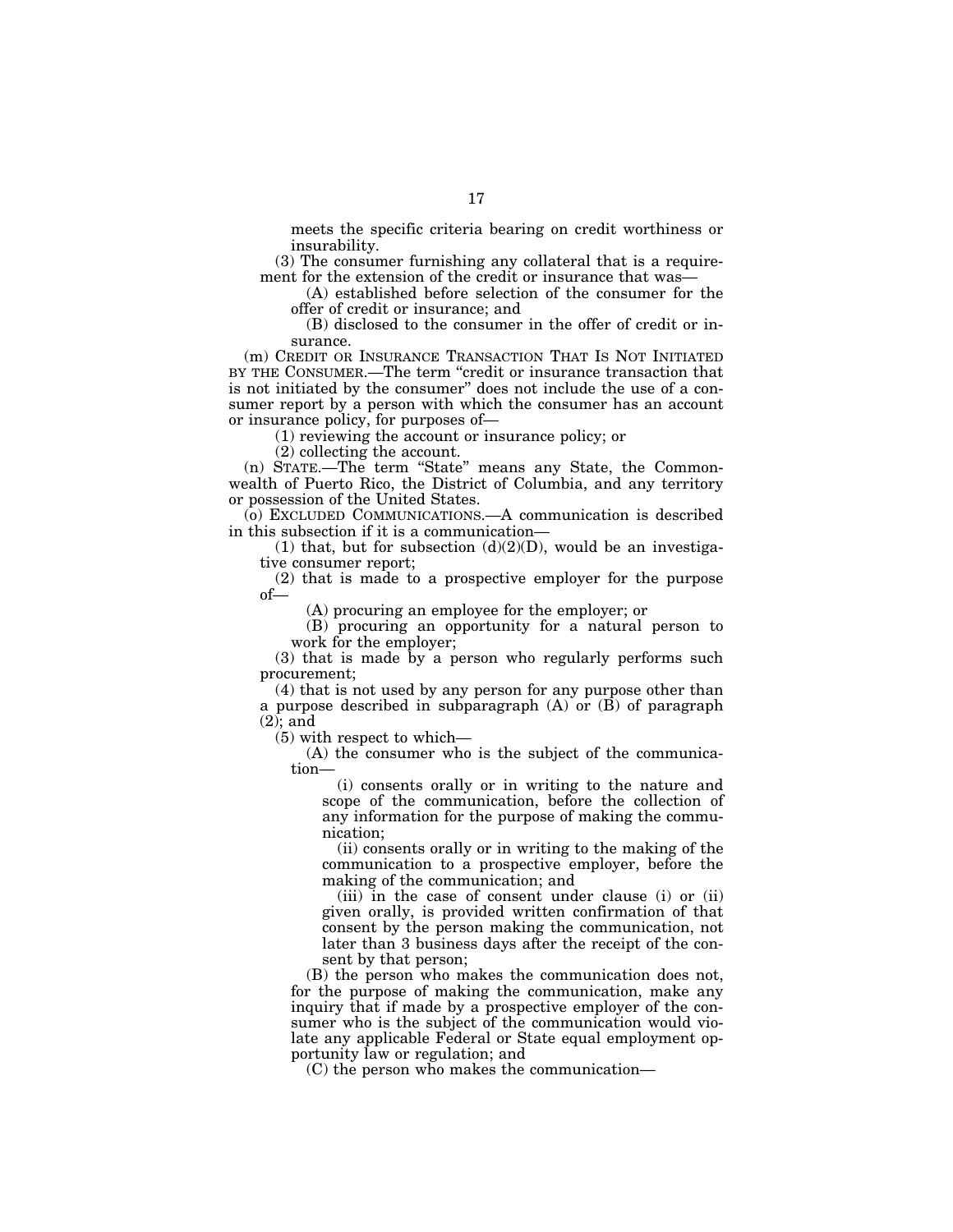(i) discloses in writing to the consumer who is the subject of the communication, not later than 5 business days after receiving any request from the consumer for such disclosure, the nature and substance of all information in the consumer's file at the time of the request, except that the sources of any information that is acquired solely for use in making the communication and is actually used for no other purpose, need not be disclosed other than under appropriate discovery procedures in any court of competent jurisdiction in which an action is brought; and

(ii) notifies the consumer who is the subject of the communication, in writing, of the consumer's right to request the information described in clause (i).

(p) CONSUMER REPORTING AGENCY THAT COMPILES AND MAIN-TAINS FILES ON CONSUMERS ON A NATIONWIDE BASIS.—The term ''consumer reporting agency that compiles and maintains files on consumers on a nationwide basis'' means a consumer reporting agency that regularly engages in the practice of assembling or evaluating, and maintaining, for the purpose of furnishing consumer reports to third parties bearing on a consumer's credit worthiness, credit standing, or credit capacity, each of the following regarding consumers residing nationwide:

(1) Public record information.

(2) Credit account information from persons who furnish that information regularly and in the ordinary course of business.<br>(q) DEFINITIONS RELATING TO FRAUD ALERTS.—

(1) ACTIVE DUTY MILITARY CONSUMER.—The term "active duty military consumer'' means a consumer in military service who—

(A) is on active duty (as defined in section  $101(d)(1)$  of title 10, United States Code) or is a reservist performing duty under a call or order to active duty under a provision of law referred to in section  $101(a)(13)$  of title 10, United States Code; and

(B) is assigned to service away from the usual duty station of the consumer.

(2) FRAUD ALERT; ACTIVE DUTY ALERT.—The terms ''fraud alert'' and ''active duty alert'' mean a statement in the file of a consumer that—

(A) notifies all prospective users of a consumer report relating to the consumer that the consumer may be a victim of fraud, including identity theft, or is an active duty military consumer, as applicable; and

(B) is presented in a manner that facilitates a clear and conspicuous view of the statement described in subparagraph (A) by any person requesting such consumer report.

(3) IDENTITY THEFT.—The term ''identity theft'' means a fraud committed using the identifying information of another person, subject to such further definition as the Bureau may prescribe, by regulation.

(4) IDENTITY THEFT REPORT.—The term ''identity theft report'' has the meaning given that term by rule of the Bureau, and means, at a minimum, a report—

(A) that alleges an identity theft;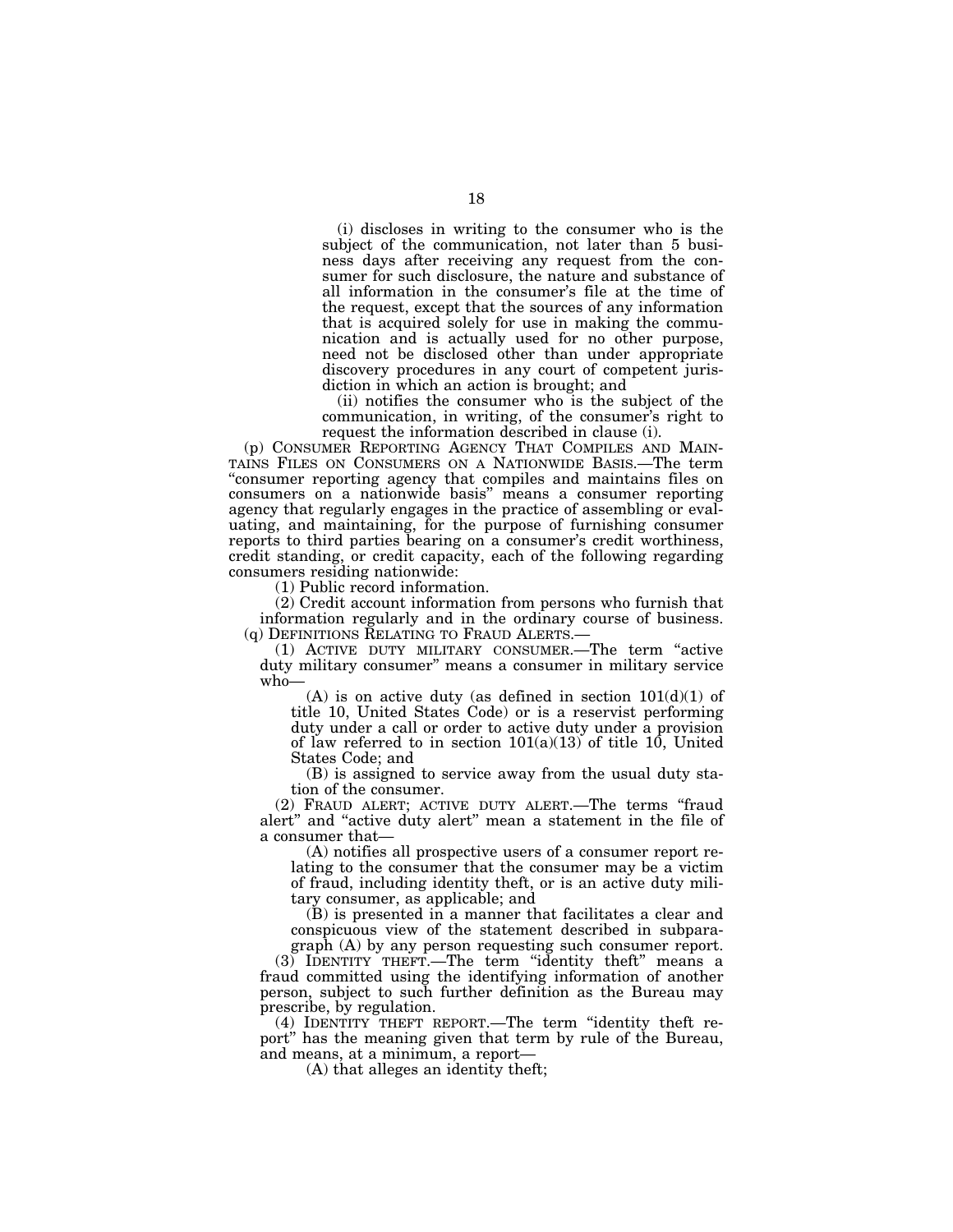(B) that is a copy of an official, valid report filed by a consumer with an appropriate Federal, State, or local law enforcement agency, including the United States Postal Inspection Service, or such other government agency deemed appropriate by the Bureau; and

(C) the filing of which subjects the person filing the report to criminal penalties relating to the filing of false in-

formation if, in fact, the information in the report is false. (5) NEW CREDIT PLAN.—The term ''new credit plan'' means a new account under an open end credit plan (as defined in section 103(i) of the Truth in Lending Act) or a new credit transaction not under an open end credit plan.

(r) CREDIT AND DEBIT RELATED TERMS—

(1) CARD ISSUER.—The term "card issuer" means—

(A) a credit card issuer, in the case of a credit card; and (B) a debit card issuer, in the case of a debit card.

(2) CREDIT CARD.—The term "credit card" has the same meaning as in section 103 of the Truth in Lending Act.

(3) DEBIT CARD.—The term ''debit card'' means any card issued by a financial institution to a consumer for use in initiating an electronic fund transfer from the account of the consumer at such financial institution, for the purpose of transferring money between accounts or obtaining money, property, labor, or services.

(4) ACCOUNT AND ELECTRONIC FUND TRANSFER.—The terms "account" and "electronic fund transfer" have the same meanings as in section 903 of the Electronic Fund Transfer Act.

 $(5)$  CREDIT AND CREDITOR.—The terms "credit" and "creditor" have the same meanings as in section 702 of the Equal Credit Opportunity Act.

(s) FEDERAL BANKING AGENCY.—The term ''Federal banking agency'' has the same meaning as in section 3 of the Federal Deposit Insurance Act.

(t) FINANCIAL INSTITUTION.—The term ''financial institution'' means a State or National bank, a State or Federal savings and loan association, a mutual savings bank, a State or Federal credit union, or any other person that, directly or indirectly, holds a transaction account (as defined in section 19(b) of the Federal Reserve Act) belonging to a consumer.

(u) RESELLER.—The term ''reseller'' means a consumer reporting agency that—

(1) assembles and merges information contained in the database of another consumer reporting agency or multiple consumer reporting agencies concerning any consumer for purposes of furnishing such information to any third party, to the extent of such activities; and

(2) does not maintain a database of the assembled or merged information from which new consumer reports are produced.

(v) COMMISSION.—The term ''Commission'' means the Bureau.

(w) The term ''Bureau'' means the Bureau of Consumer Financial Protection.

(x) NATIONWIDE SPECIALTY CONSUMER REPORTING AGENCY.—The term ''nationwide specialty consumer reporting agency'' means a consumer reporting agency that compiles and maintains files on consumers on a nationwide basis relating to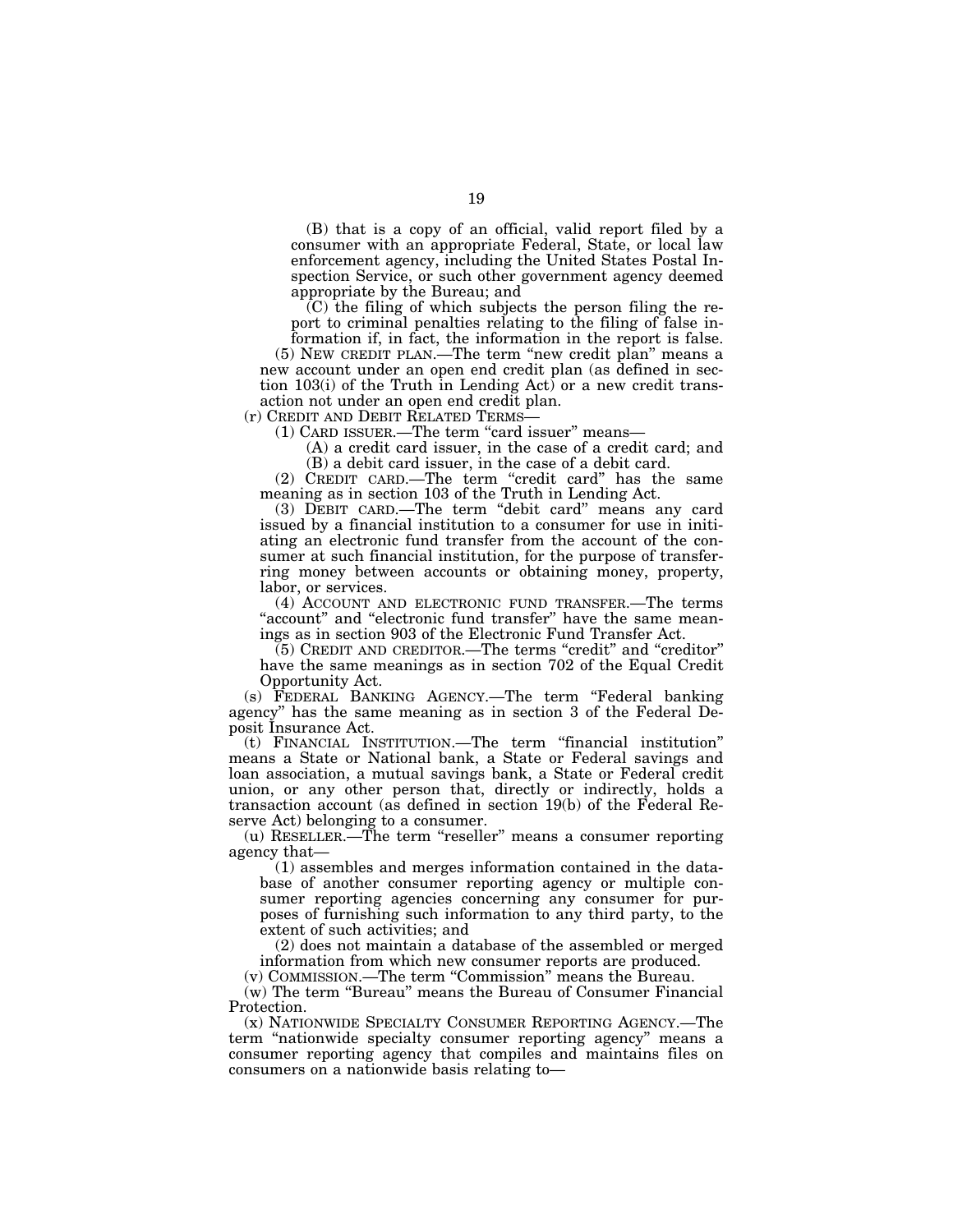(1) medical records or payments;

(2) residential or tenant history;

(3) check writing history;

(4) employment history; or

(5) insurance claims.

(y) EXCLUSION OF CERTAIN COMMUNICATIONS FOR EMPLOYEE INVESTIGATIONS.—<br>(1) COMMUNICATIONS DESCRIBED IN THIS SUBSECTION.—A

communication is described in this subsection if—

(A) but for subsection  $(d)(2)(D)$ , the communication would be a consumer report;

(B) the communication is made to an employer in connection with an investigation of—

(i) suspected misconduct relating to employment; or

(ii) compliance with Federal, State, or local laws and regulations, the rules of a self-regulatory organization, or any preexisting written policies of the employer;

(C) the communication is not made for the purpose of investigating a consumer's credit worthiness, credit standing, or credit capacity; and

(D) the communication is not provided to any person except—

(i) to the employer or an agent of the employer;

(ii) to any Federal or State officer, agency, or department, or any officer, agency, or department of a unit of general local government;

(iii) to any self-regulatory organization with regulatory authority over the activities of the employer or employee;

(iv) as otherwise required by law; or

(v) pursuant to section 608.

(2) SUBSEQUENT DISCLOSURE.—After taking any adverse action based in whole or in part on a communication described in paragraph (1), the employer shall disclose to the consumer a summary containing the nature and substance of the communication upon which the adverse action is based, except that the sources of information acquired solely for use in preparing what would be but for subsection  $(d)(2)(D)$  an investigative consumer report need not be disclosed.

(3) SELF-REGULATORY ORGANIZATION DEFINED.—For purposes of this subsection, the term ''self-regulatory organization'' includes any self-regulatory organization (as defined in section  $3(a)(26)$  of the Securities Exchange Act of 1934), any entity established under title I of the Sarbanes-Oxley Act of 2002, any board of trade designated by the Commodity Futures Trading Commission, and any futures association registered with such Commission.

(z) VETERAN.—The term ''veteran'' has the meaning given the term in section 101 of title 38, United States Code.

(aa) VETERAN'S MEDICAL DEBT.—The term ''veteran's medical debt''—

(1) means a medical collection debt of a veteran owed to a non-Department of Veterans Affairs health care provider that was submitted to the Department for payment for health care authorized by the Department of Veterans Affairs; and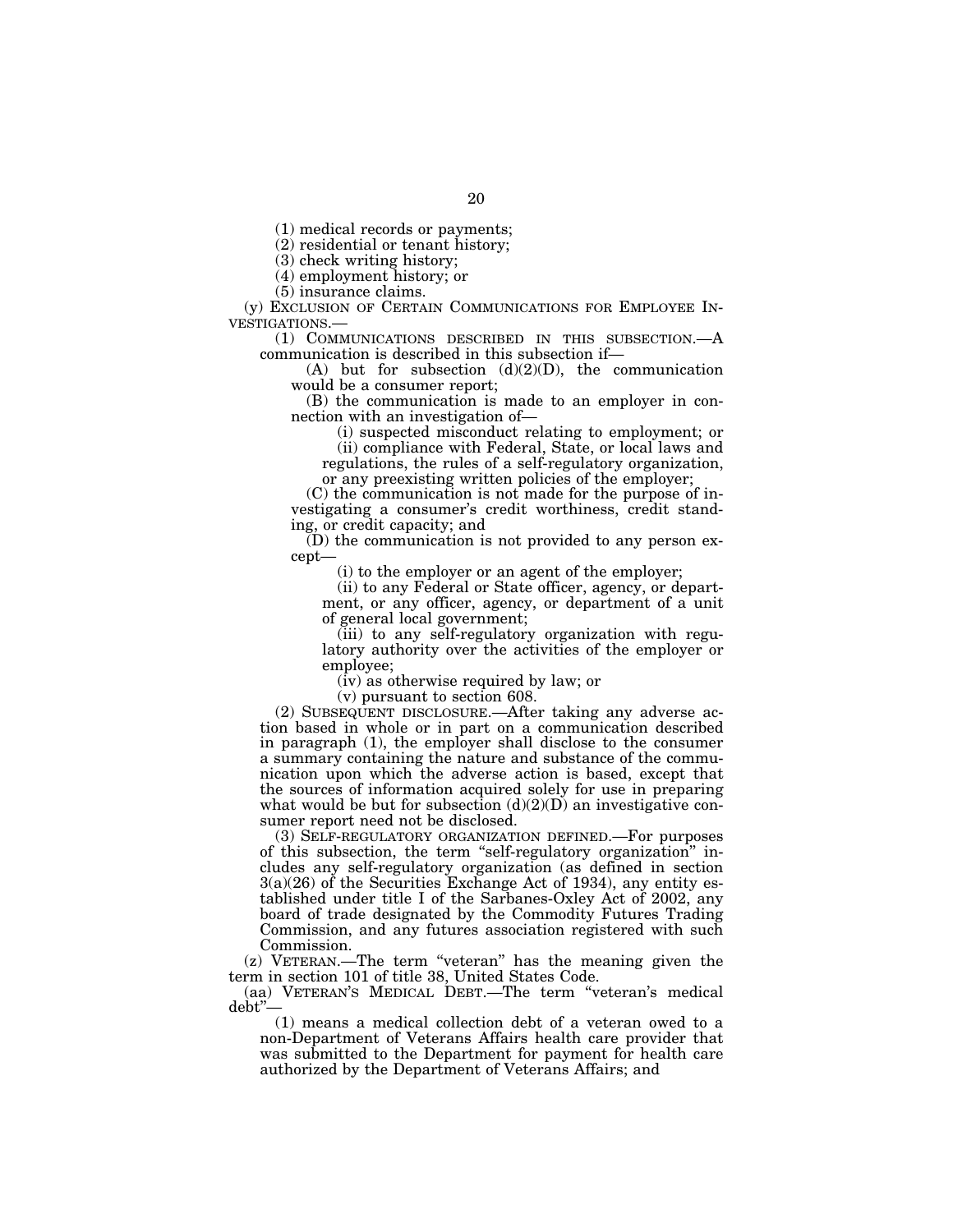(2) includes medical collection debt that the Department of Veterans Affairs has wrongfully charged a veteran.

*(bb) MEDICAL DEBT.—The term ''medical debt'' means a debt arising from the receipt of medical services, products, or devices.* 

*(cc) MEDICALLY NECESSARY PROCEDURE.—The term ''medically necessary procedure'' means—* 

*(1) health care services or supplies needed to diagnose or treat an illness, injury, condition, disease, or its symptoms and that meet accepted standards of medicine; and* 

*(2) health care to prevent illness or detect illness at an early stage, when treatment is likely to work best (including preventive services such as pap tests, flu shots, and screening mammograms).* 

\* \* \* \* \* \* \*

## **§ 605. Requirements relating to information contained in consumer reports**

(a) INFORMATION EXCLUDED FROM CONSUMER REPORTS.—Except as authorized under subsection (b), no consumer reporting agency may make any consumer report containing any of the following items of information:

(1) Cases under title 11 of the United States Code or under the Bankruptcy Act that, from the date of entry of the order for relief or the date of adjudication, as the case may be, antedate the report by more than 10 years.

(2) Civil suits, civil judgments, and records of arrest that, from date of entry, antedate the report by more than seven years or until the governing statute of limitations has expired, whichever is the longer period.

(3) Paid tax liens which, from date of payment, antedate the report by more than seven years.

(4) Accounts placed for collection or charged to profit and loss which antedate the report by more than seven years.

(5) Any other adverse item of information, other than records of convictions of crimes which antedates the report by more than seven years.

(6) The name, address, and telephone number of any medical information furnisher that has notified the agency of its status, unless—

(A) such name, address, and telephone number are restricted or reported using codes that do not identify, or provide information sufficient to infer, the specific provider or the nature of such services, products, or devices to a person other than the consumer; or

(B) the report is being provided to an insurance company for a purpose relating to engaging in the business of insurance other than property and casualty insurance.

(7) With respect to a consumer reporting agency described in section 603(p), any information related to a veteran's medical debt if the date on which the hospital care, medical services, or extended care services was rendered relating to the debt antedates the report by less than 1 year if the consumer reporting agency has actual knowledge that the information is related to a veteran's medical debt and the consumer reporting agency is in compliance with its obligation under section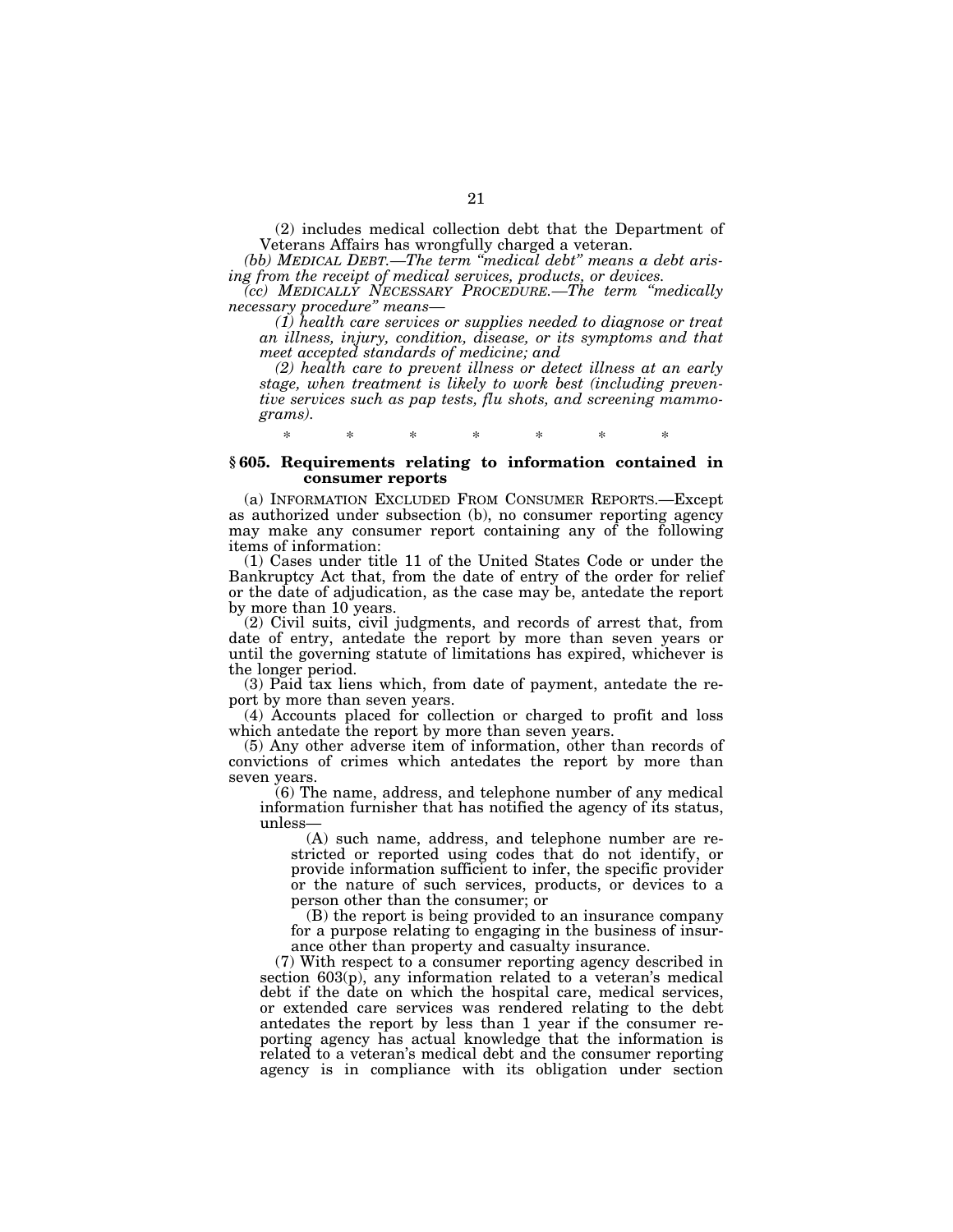$302(c)(5)$  of the Economic Growth, Regulatory Relief, and Consumer Protection Act.

(8) With respect to a consumer reporting agency described in section 603(p), any information related to a fully paid or settled veteran's medical debt that had been characterized as delinquent, charged off, or in collection if the consumer reporting agency has actual knowledge that the information is related to a veteran's medical debt and the consumer reporting agency is in compliance with its obligation under section  $302(c)(5)$  of the Economic Growth, Regulatory Relief, and Consumer Protection Act.

*(9) Any information related to a debt arising from a medically necessary procedure.* 

*(10) Any information related to a medical debt, if the date on which such debt was placed for collection, charged to profit or* loss, or subjected to any similar action antedates the report by *less than 365 calendar days.* 

(b) The provisions of paragraphs (1) through (5) of subsection (a) are not applicable in the case of any consumer credit report to be used in connection with—<br>(1) a credit transaction involving, or which may reasonably

be expected to involve, a principal amount of \$150,000 or more;

(2) the underwriting of life insurance involving, or which may reasonably be expected to involve, a face amount of \$150,000 or more; or

(3) the employment of any individual at an annual salary which equals, or which may reasonably be expected to equal \$75,000, or more.

(c) RUNNING OF REPORTING PERIOD.—

(1) IN GENERAL.—The 7-year period referred to in paragraphs (4) and (6) of subsection (a) shall begin, with respect to any delinquent account that is placed for collection (internally or by referral to a third party, whichever is earlier), charged to profit and loss, or subjected to any similar action, upon the expiration of the 180-day period beginning on the date of the commencement of the delinquency which immediately preceded the collection activity, charge to profit and loss, or similar action.

(2) EFFECTIVE DATE.—Paragraph (1) shall apply only to items of information added to the file of a consumer on or after the date that is 455 days after the date of enactment of the Consumer Credit Reporting Reform Act of 1996.

(d) INFORMATION REQUIRED TO BE DISCLOSED.—

(1) TITLE 11 INFORMATION.—Any consumer reporting agency that furnishes a consumer report that contains information regarding any case involving the consumer that arises under title 11, United States Code, shall include in the report an identification of the chapter of such title 11 under which such case arises if provided by the source of the information. If any case arising or filed under title 11, United States Code, is withdrawn by the consumer before a final judgment, the consumer reporting agency shall include in the report that such case or filing was withdrawn upon receipt of documentation certifying such withdrawal.

(2) KEY FACTOR IN CREDIT SCORE INFORMATION.—Any consumer reporting agency that furnishes a consumer report that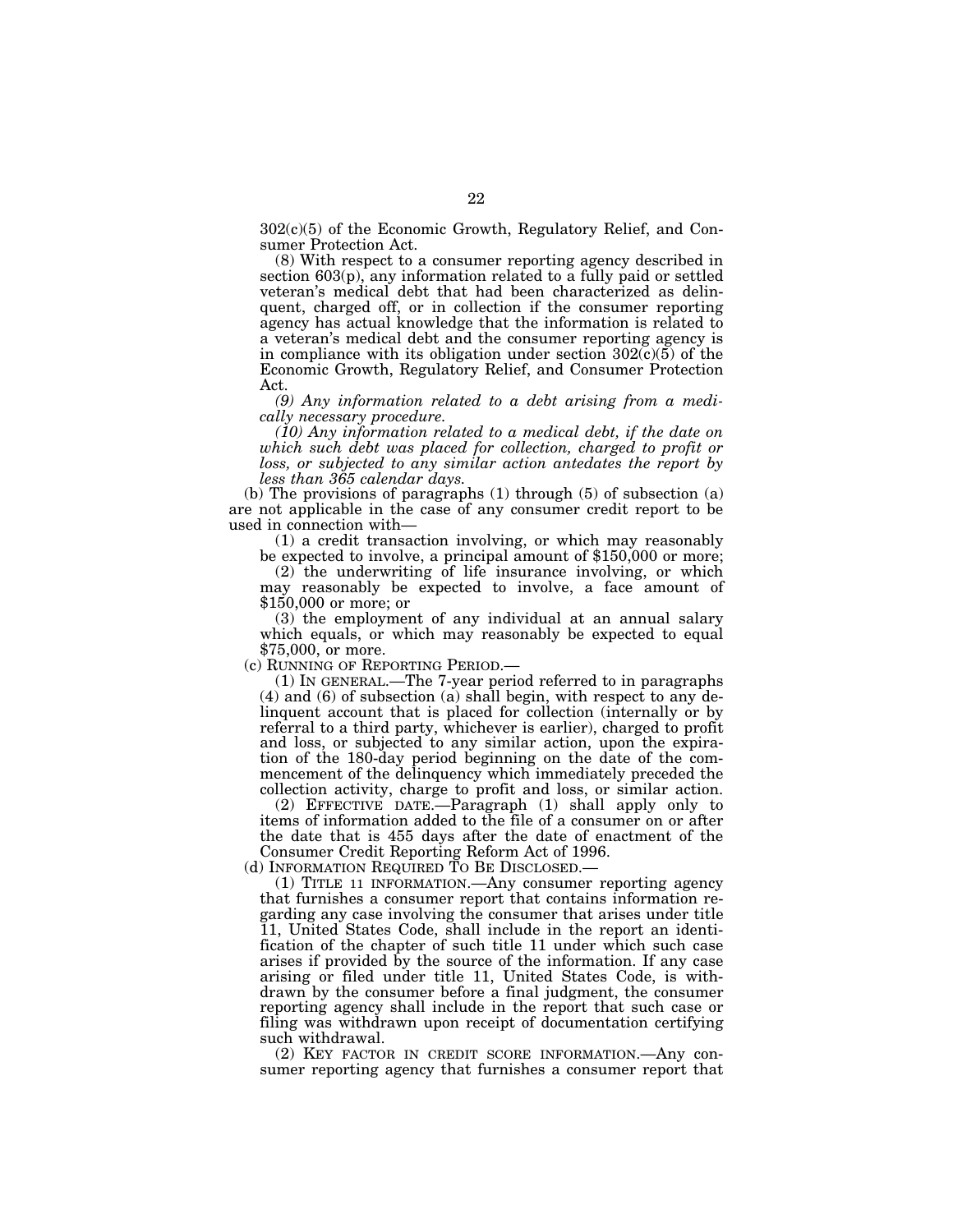contains any credit score or any other risk score or predictor on any consumer shall include in the report a clear and conspicuous statement that a key factor (as defined in section  $609(f)(2)(B)$  that adversely affected such score or predictor was the number of enquiries, if such a predictor was in fact a key factor that adversely affected such score. This paragraph shall not apply to a check services company, acting as such, which issues authorizations for the purpose of approving or processing negotiable instruments, electronic fund transfers, or similar methods of payments, but only to the extent that such company is engaged in such activities.

(e) INDICATION OF CLOSURE OF ACCOUNT BY CONSUMER.—If a consumer reporting agency is notified pursuant to section  $623(a)(4)$ that a credit account of a consumer was voluntarily closed by the consumer, the agency shall indicate that fact in any consumer report that includes information related to the account.

(f) INDICATION OF DISPUTE BY CONSUMER.—If a consumer reporting agency is notified pursuant to section  $623(a)(3)$  that information regarding a consumer who was furnished to the agency is disputed by the consumer, the agency shall indicate that fact in each consumer report that includes the disputed information.

(g) TRUNCATION OF CREDIT CARD AND DEBIT CARD NUMBERS.—

(1) IN GENERAL.—Except as otherwise provided in this subsection, no person that accepts credit cards or debit cards for the transaction of business shall print more than the last 5 digits of the card number or the expiration date upon any receipt provided to the cardholder at the point of the sale or transaction.

(2) LIMITATION.—This subsection shall apply only to receipts that are electronically printed, and shall not apply to transactions in which the sole means of recording a credit card or debit card account number is by handwriting or by an imprint or copy of the card.

(3) EFFECTIVE DATE.—This subsection shall become effective—

(A) 3 years after the date of enactment of this subsection, with respect to any cash register or other machine or device that electronically prints receipts for credit card or debit card transactions that is in use before January 1, 2005; and

(B) 1 year after the date of enactment of this subsection, with respect to any cash register or other machine or device that electronically prints receipts for credit card or debit card transactions that is first put into use on or after January 1, 2005.

(h) NOTICE OF DISCREPANCY IN ADDRESS.—

(1) IN GENERAL.—If a person has requested a consumer report relating to a consumer from a consumer reporting agency described in section 603(p), the request includes an address for the consumer that substantially differs from the addresses in the file of the consumer, and the agency provides a consumer report in response to the request, the consumer reporting agency shall notify the requester of the existence of the discrepancy.

(2) REGULATIONS.—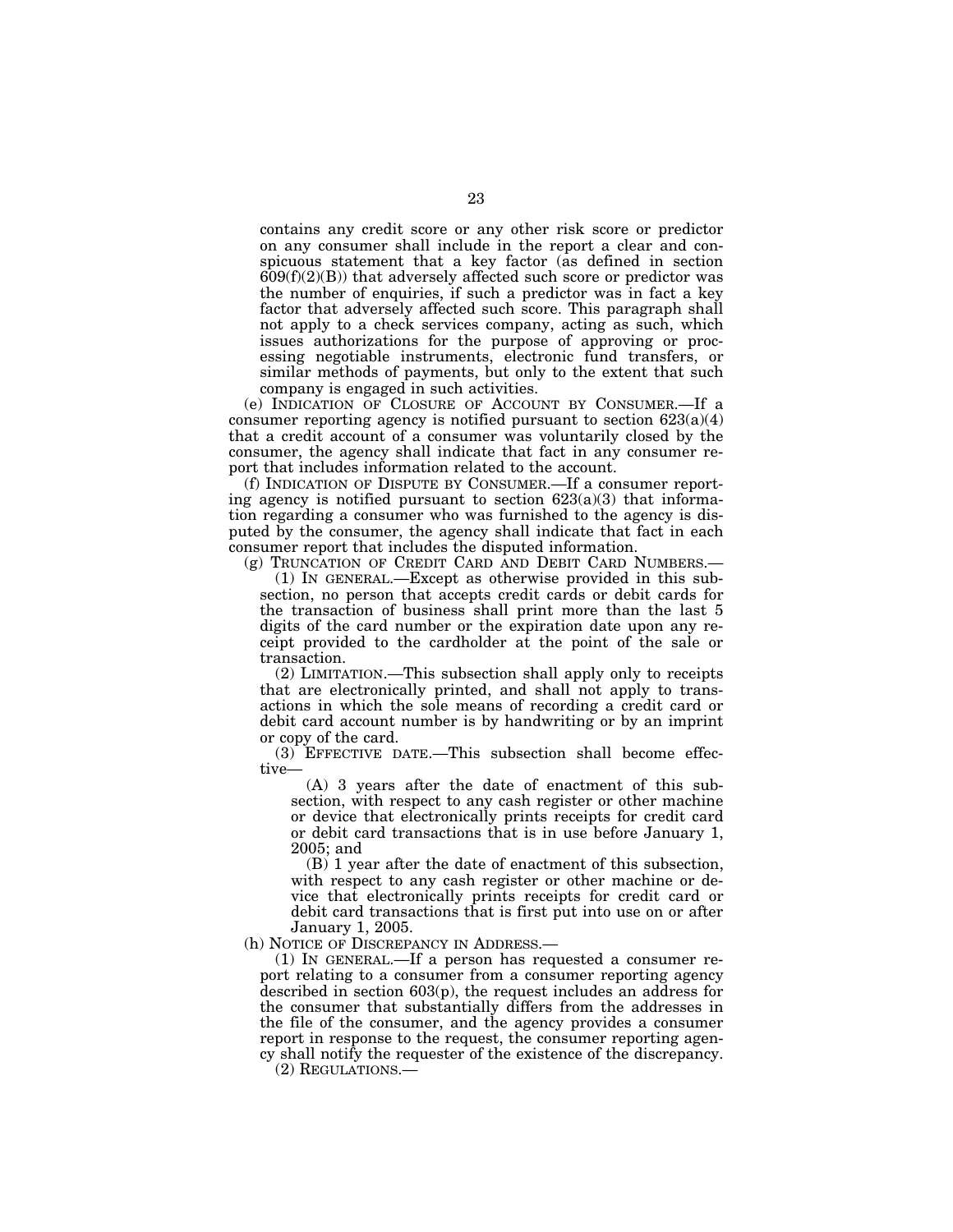(A) REGULATIONS REQUIRED.—The Bureau shall,, in consultation with the Federal banking agencies, the National Credit Union Administration, and the Federal Trade Commission,, prescribe regulations providing guidance regarding reasonable policies and procedures that a user of a consumer report should employ when such user has received a notice of discrepancy under paragraph (1).

(B) POLICIES AND PROCEDURES TO BE INCLUDED.—The regulations prescribed under subparagraph (A) shall describe reasonable policies and procedures for use by a user of a consumer report—

(i) to form a reasonable belief that the user knows the identity of the person to whom the consumer report pertains; and

 $(ii)$  if the user establishes a continuing relationship with the consumer, and the user regularly and in the ordinary course of business furnishes information to the consumer reporting agency from which the notice of discrepancy pertaining to the consumer was obtained, to reconcile the address of the consumer with the consumer reporting agency by furnishing such address to such consumer reporting agency as part of information regularly furnished by the user for the period in which the relationship is established.

## \* \* \* \* \* \* \* **SEC. 623. RESPONSIBILITIES OF FURNISHERS OF INFORMATION TO CONSUMER REPORTING AGENCIES.**

(a) DUTY OF FURNISHERS OF INFORMATION TO PROVIDE ACCURATE INFORMATION.—

(1) PROHIBITION.— (A) REPORTING INFORMATION WITH ACTUAL KNOWLEDGE OF ERRORS.—A person shall not furnish any information relating to a consumer to any consumer reporting agency if the person knows or has reasonable cause to believe that the information is inaccurate.<br>
(B) REPORTING INFORMATION AFTER NOTICE AND CON-

FIRMATION OF ERRORS.—A person shall not furnish information relating to a consumer to any consumer reporting agency if—

(i) the person has been notified by the consumer, at the address specified by the person for such notices, that specific information is inaccurate; and

(ii) the information is, in fact, inaccurate.

(C) NO ADDRESS REQUIREMENT.—A person who clearly and conspicuously specifies to the consumer an address for notices referred to in subparagraph (B) shall not be subject to subparagraph (A); however, nothing in subparagraph (B) shall require a person to specify such an address.

(D) DEFINITION.—For purposes of subparagraph (A), the term ''reasonable cause to believe that the information is inaccurate'' means having specific knowledge, other than solely allegations by the consumer, that would cause a reasonable person to have substantial doubts about the accuracy of the information.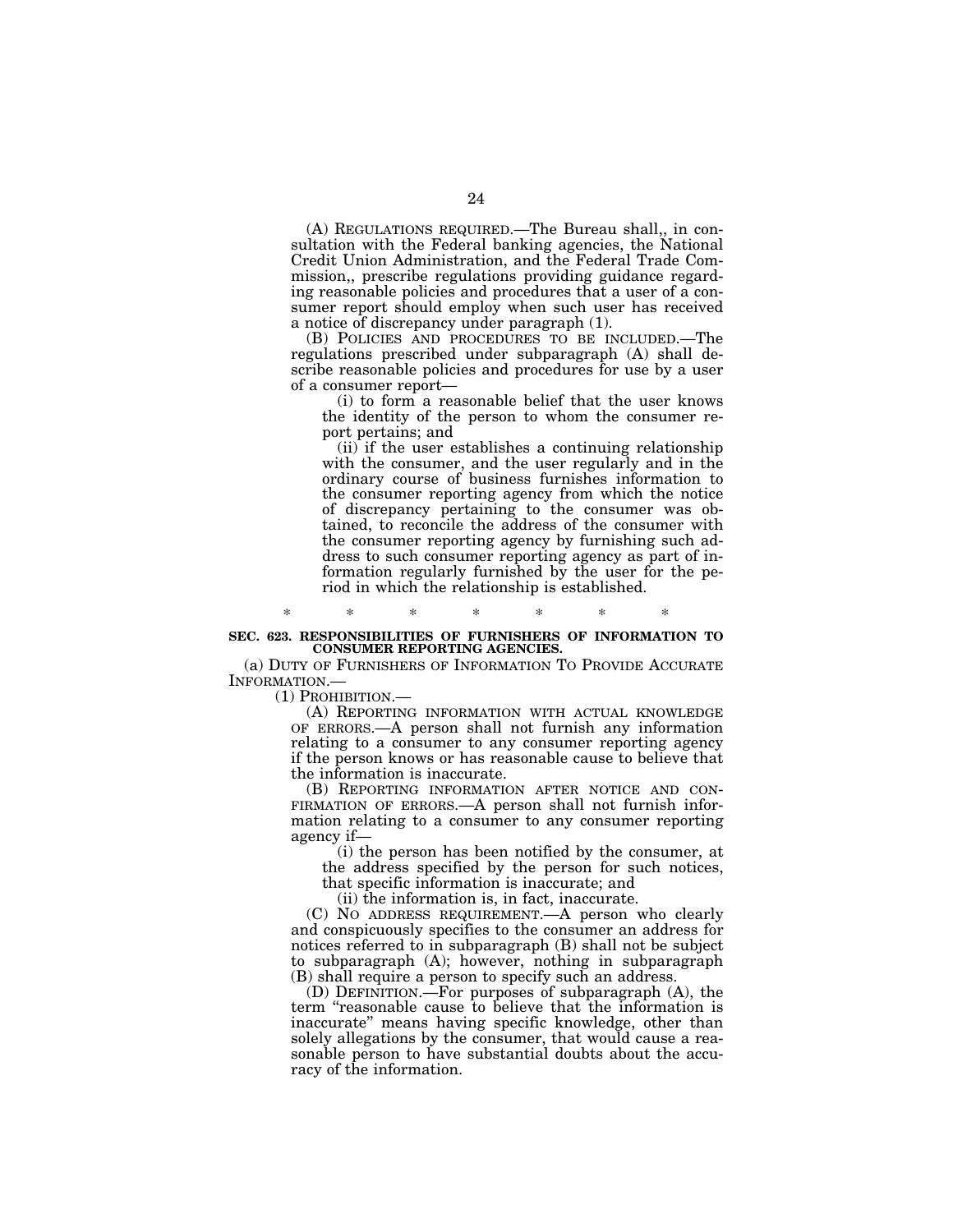(E) REHABILITATION OF PRIVATE EDUCATION LOANS.— (i) IN GENERAL.—Notwithstanding any other provi-

sion of this section, a consumer may request a financial institution to remove from a consumer report a reported default regarding a private education loan, and such information shall not be considered inaccurate, if—

(I) the financial institution chooses to offer a loan rehabilitation program which includes, without limitation, a requirement of the consumer to make consecutive on-time monthly payments in a number that demonstrates, in the assessment of the financial institution offering the loan rehabilitation program, a renewed ability and willingness to repay the loan; and

(II) the requirements of the loan rehabilitation program described in subclause (I) are successfully met.

(ii) BANKING AGENCIES.—

(I) IN GENERAL.—If a financial institution is supervised by a Federal banking agency, the financial institution shall seek written approval concerning the terms and conditions of the loan rehabilitation program described in clause (i) from the appropriate Federal banking agency.

(II) FEEDBACK.—An appropriate Federal banking agency shall provide feedback to a financial institution within 120 days of a request for approval under subclause (I).

(iii) LIMITATION.—

(I) IN GENERAL.—A consumer may obtain the benefits available under this subsection with respect to rehabilitating a loan only 1 time per loan.

(II) RULE OF CONSTRUCTION.—Nothing in this subparagraph may be construed to require a financial institution to offer a loan rehabilitation program or to remove any reported default from a consumer report as a consideration of a loan rehabilitation program, except as described in clause (i).

(iv) DEFINITIONS.—For purposes of this subparagraph—

(I) the term ''appropriate Federal banking agency'' has the meaning given the term in section 3 of the Federal Deposit Insurance Act (12 U.S.C. 1813); and

(II) the term ''private education loan'' has the meaning given the term in section 140(a) of the Truth in Lending Act  $(15 \text{ U.S.C. } 1650(a))$ .

(2) DUTY TO CORRECT AND UPDATE INFORMATION.—A person who—

(A) regularly and in the ordinary course of business furnishes information to one or more consumer reporting agencies about the person's transactions or experiences with any consumer; and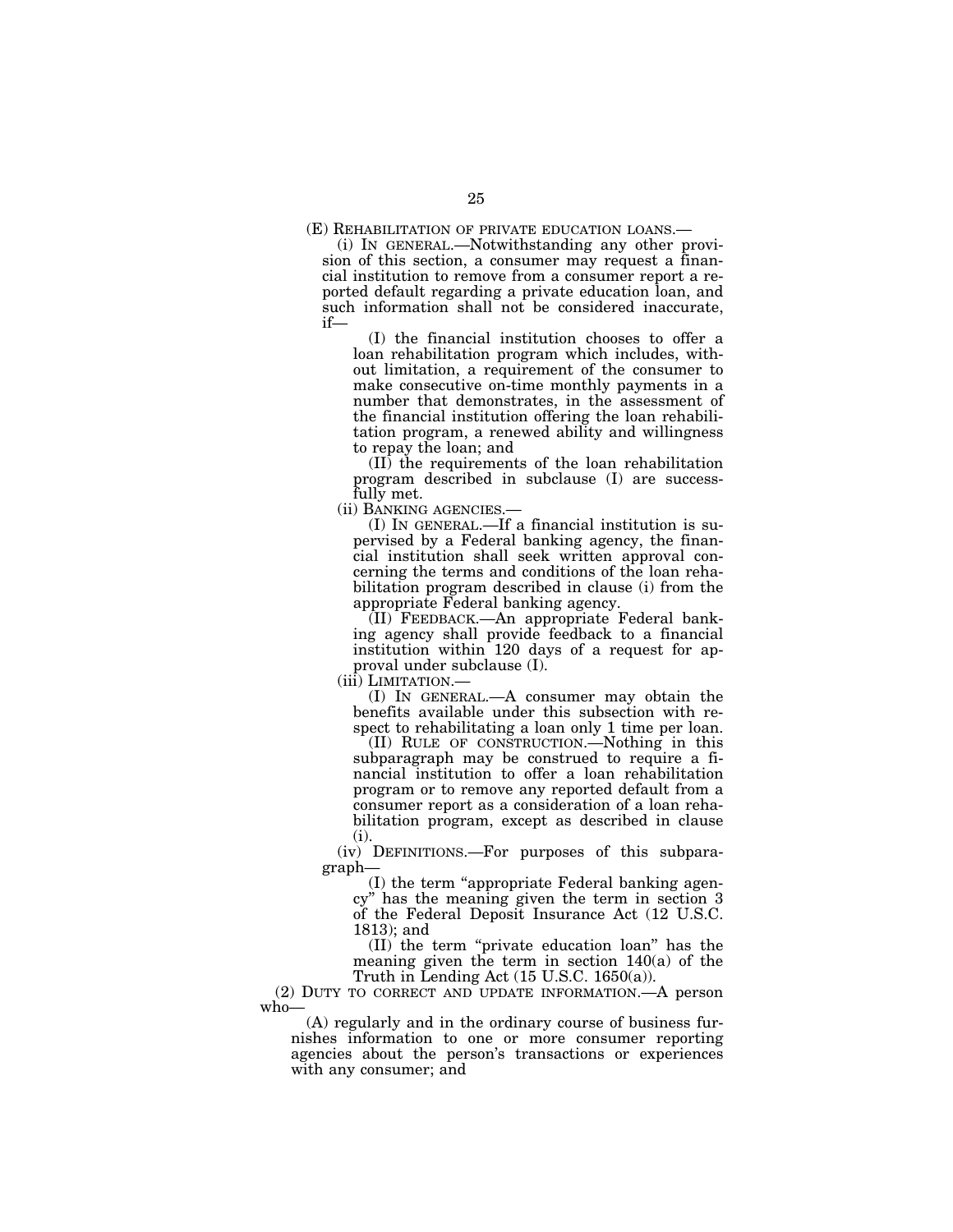(B) has furnished to a consumer reporting agency information that the person determines is not complete or accurate,

shall promptly notify the consumer reporting agency of that determination and provide to the agency any corrections to that information, or any additional information, that is necessary to make the information provided by the person to the agency complete and accurate, and shall not thereafter furnish to the agency any of the information that remains not complete or accurate.

(3) DUTY TO PROVIDE NOTICE OF DISPUTE.—If the completeness or accuracy of any information furnished by any person to any consumer reporting agency is disputed to such person by a consumer, the person may not furnish the information to any consumer reporting agency without notice that such information is disputed by the consumer.

(4) DUTY TO PROVIDE NOTICE OF CLOSED ACCOUNTS.—A person who regularly and in the ordinary course of business furnishes information to a consumer reporting agency regarding a consumer who has a credit account with that person shall notify the agency of the voluntary closure of the account by the consumer, in information regularly furnished for the period in which the account is closed.

(5) DUTY TO PROVIDE NOTICE OF DELINQUENCY OF AC- COUNTS.—(A) IN GENERAL.—A person who furnishes information to a consumer reporting agency regarding a delinquent account being placed for collection, charged to profit or loss, or subjected to any similar action shall, not later than 90 days after furnishing the information, notify the agency of the date of delinquency on the account, which shall be the month and year of the commencement of the delinquency on the account that immediately preceded the action.

(B) RULE OF CONSTRUCTION.—For purposes of this paragraph only, and provided that the consumer does not dispute the information, a person that furnishes information on a delinquent account that is placed for collection, charged for profit or loss, or subjected to any similar action, complies with this paragraph, if—

(i) the person reports the same date of delinquency as that provided by the creditor to which the account was owed at the time at which the commencement of the delinquency occurred, if the creditor previously reported that date of delinquency to a consumer reporting agency;

(ii) the creditor did not previously report the date of delinquency to a consumer reporting agency, and the person establishes and follows reasonable procedures to obtain the date of delinquency from the creditor or another reliable source and reports that date to a consumer reporting agency as the date of delinquency; or

(iii) the creditor did not previously report the date of delinquency to a consumer reporting agency and the date of delinquency cannot be reasonably obtained as provided in clause (ii), the person establishes and follows reasonable procedures to ensure the date re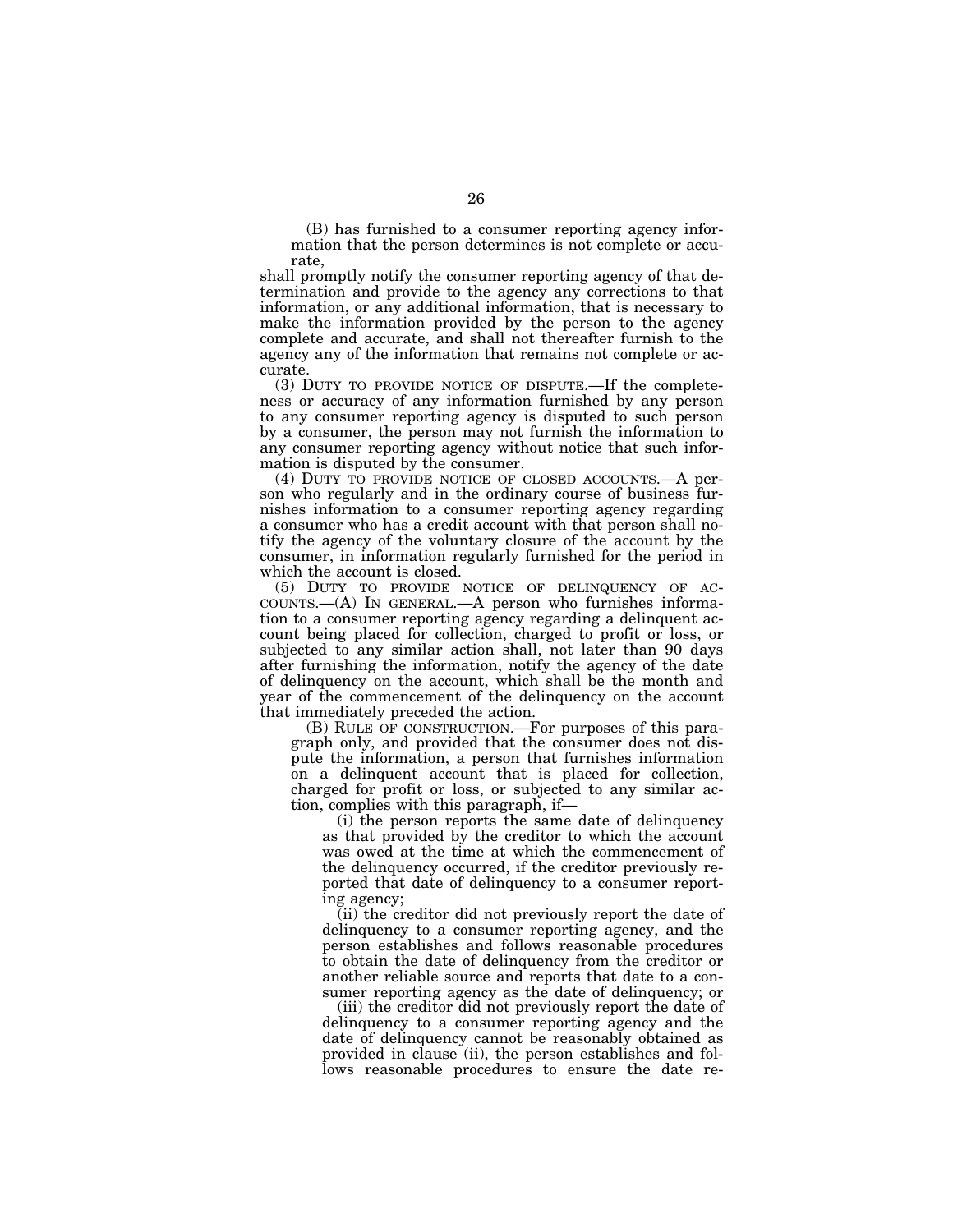ported as the date of delinquency precedes the date on which the account is placed for collection, charged to profit or loss, or subjected to any similar action, and reports such date to the credit reporting agency.

(6) DUTIES OF FURNISHERS UPON NOTICE OF IDENTITY THEFT- RELATED INFORMATION.— (A) REASONABLE PROCEDURES.—A person that furnishes

information to any consumer reporting agency shall have in place reasonable procedures to respond to any notification that it receives from a consumer reporting agency under section 605B relating to information resulting from identity theft, to prevent that person from refurnishing such blocked information.

(B) INFORMATION ALLEGED TO RESULT FROM IDENTITY THEFT.—If a consumer submits an identity theft report to a person who furnishes information to a consumer reporting agency at the address specified by that person for receiving such reports stating that information maintained by such person that purports to relate to the consumer resulted from identity theft, the person may not furnish such information that purports to relate to the consumer to any consumer reporting agency, unless the person subsequently knows or is informed by the consumer that the information is correct.

(7) NEGATIVE INFORMATION.—<br>
(A) NOTICE TO CONSUMER REQUIRED.—<br>
(i) IN GENERAL.—If any financial institution that extends credit and regularly and in the ordinary course of business furnishes information to a consumer reporting agency described in section 603(p) furnishes negative information to such an agency regarding credit extended to a customer, the financial institution shall provide a notice of such furnishing of negative information, in writing, to the customer.<br>(ii) NOTICE EFFECTIVE FOR SUBSEQUENT SUBMIS-

sions.—After providing such notice, the financial institution may submit additional negative information to a consumer reporting agency described in section 603(p) with respect to the same transaction, extension of credit, account, or customer without providing additional notice to the customer.

(B) TIME OF NOTICE.—

(i) IN GENERAL.—The notice required under subparagraph (A) shall be provided to the customer prior to, or no later than 30 days after, furnishing the negative information to a consumer reporting agency described in section 603(p).

(ii) COORDINATION WITH NEW ACCOUNT DISCLO-SURES.—If the notice is provided to the customer prior to furnishing the negative information to a consumer reporting agency, the notice may not be included in the initial disclosures provided under section 127(a) of the Truth in Lending Act.

(C) COORDINATION WITH OTHER DISCLOSURES.—The notice required under subparagraph (A)—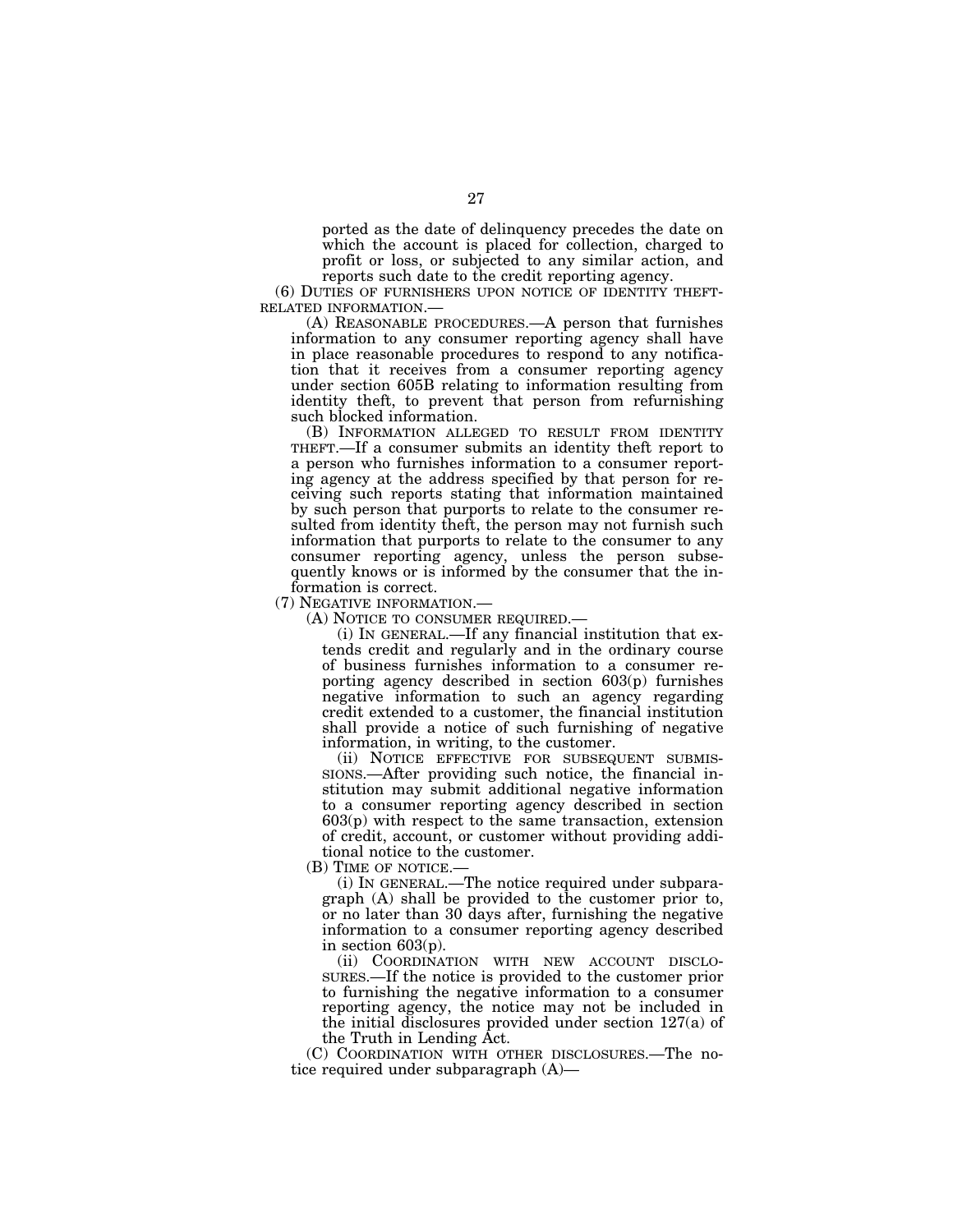(i) may be included on or with any notice of default, any billing statement, or any other materials provided to the customer; and

(ii) must be clear and conspicuous.<br>(D) MODEL DISCLOSURE.—

(i) DUTY OF BUREAU.—The Bureau shall prescribe a brief model disclosure that a financial institution may use to comply with subparagraph (A), which shall not exceed 30 words.

(ii) USE OF MODEL NOT REQUIRED.—No provision of this paragraph may be construed to require a financial institution to use any such model form prescribed by the Bureau.

(iii) COMPLIANCE USING MODEL.—A financial institution shall be deemed to be in compliance with subparagraph (A) if the financial institution uses any model form prescribed by the Bureau under this subparagraph, or the financial institution uses any such model form and rearranges its format.<br>(E) USE OF NOTICE WITHOUT SUBMITTING NEGATIVE IN-

FORMATION.—No provision of this paragraph shall be construed as requiring a financial institution that has provided a customer with a notice described in subparagraph (A) to furnish negative information about the customer to a consumer reporting agency.

(F) SAFE HARBOR.—A financial institution shall not be liable for failure to perform the duties required by this paragraph if, at the time of the failure, the financial institution maintained reasonable policies and procedures to comply with this paragraph or the financial institution reasonably believed that the institution is prohibited, by law, from contacting the consumer.

(G) DEFINITIONS.—For purposes of this paragraph, the following definitions shall apply:

(i) NEGATIVE INFORMATION.—The term ''negative information'' means information concerning a customer's delinquencies, late payments, insolvency, or any form of default.

(ii) CUSTOMER; FINANCIAL INSTITUTION.—The terms "customer" and "financial institution" have the same

meanings as in section 509 Public Law 106–102. (8) ABILITY OF CONSUMER TO DISPUTE INFORMATION DIRECTLY WITH FURNISHER.—

(A) IN GENERAL.—The Bureau shall, in consultation with the Federal Trade Commission, the Federal banking agencies, and the National Credit Union Administration, prescribe regulations that shall identify the circumstances under which a furnisher shall be required to reinvestigate a dispute concerning the accuracy of information contained in a consumer report on the consumer, based on a direct request of a consumer.

(B) CONSIDERATIONS.—In prescribing regulations under subparagraph (A), the agencies shall weigh—

(i) the benefits to consumers with the costs on furnishers and the credit reporting system;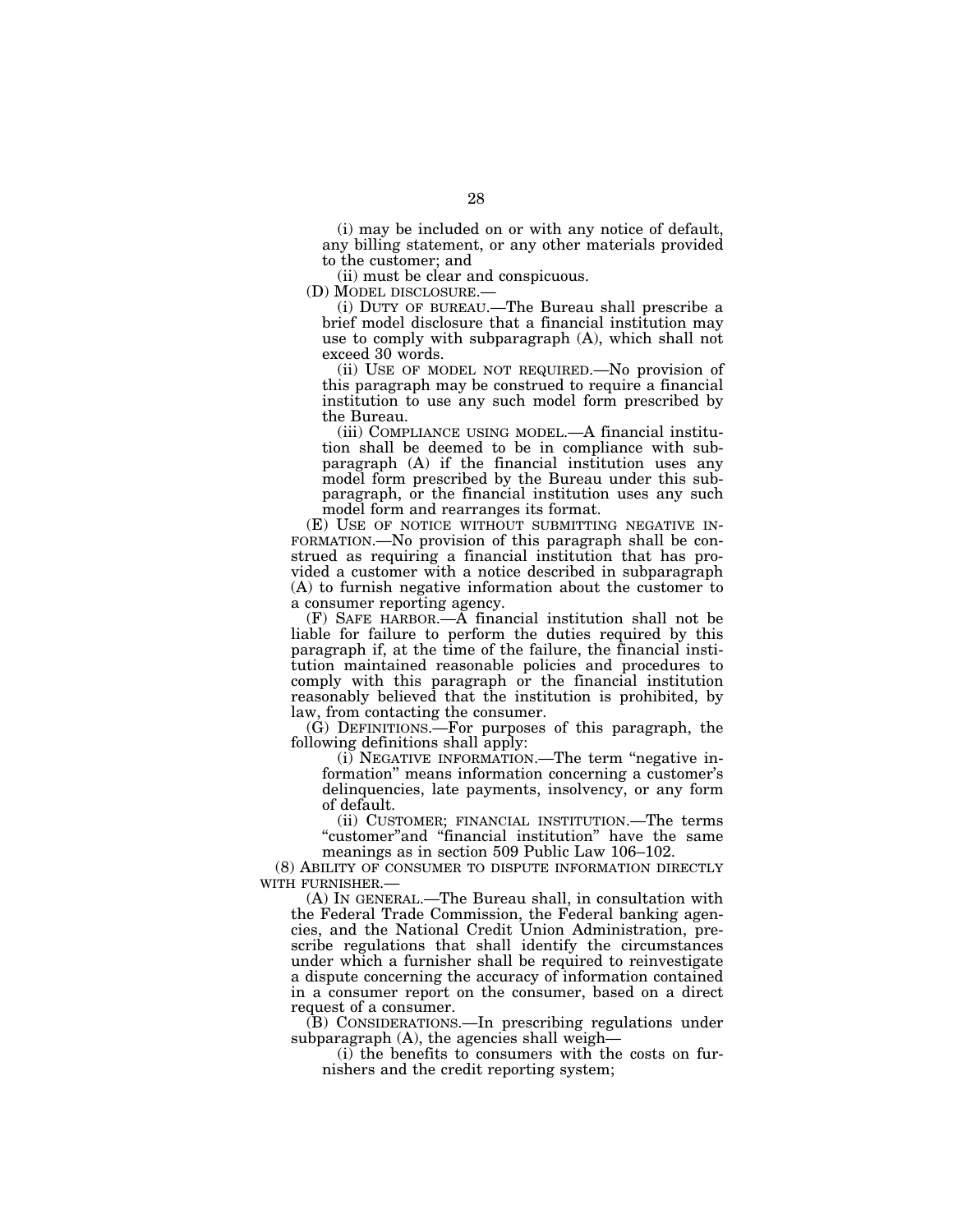(ii) the impact on the overall accuracy and integrity of consumer reports of any such requirements;

(iii) whether direct contact by the consumer with the furnisher would likely result in the most expeditious resolution of any such dispute; and

(iv) the potential impact on the credit reporting process if credit repair organizations, as defined in section 403(3), including entities that would be a credit repair organization, but for section  $403(3)(B)(i)$ , are able to circumvent the prohibition in subparagraph (G).

(C) APPLICABILITY.—Subparagraphs (D) through (G) shall apply in any circumstance identified under the regulations promulgated under subparagraph (A).

(D) SUBMITTING A NOTICE OF DISPUTE.—A consumer who seeks to dispute the accuracy of information shall provide a dispute notice directly to such person at the address specified by the person for such notices that—

(i) identifies the specific information that is being disputed;

(ii) explains the basis for the dispute; and

(iii) includes all supporting documentation required by the furnisher to substantiate the basis of the dispute.

 $(E)$  DUTY OF PERSON AFTER RECEIVING NOTICE OF DIS- PUTE.—After receiving a notice of dispute from a consumer pursuant to subparagraph (D), the person that provided the information in dispute to a consumer reporting agency shall—

(i) conduct an investigation with respect to the disputed information;

(ii) review all relevant information provided by the consumer with the notice;

(iii) complete such person's investigation of the dispute and report the results of the investigation to the consumer before the expiration of the period under section  $611(a)(1)$  within which a consumer reporting agency would be required to complete its action if the consumer had elected to dispute the information under that section; and

(iv) if the investigation finds that the information reported was inaccurate, promptly notify each consumer reporting agency to which the person furnished the inaccurate information of that determination and provide to the agency any correction to that information that is necessary to make the information provided by the person accurate.

(F) FRIVOLOUS OR IRRELEVANT DISPUTE.—

(i) IN GENERAL.—This paragraph shall not apply if the person receiving a notice of a dispute from a consumer reasonably determines that the dispute is frivolous or irrelevant, including—

(I) by reason of the failure of a consumer to provide sufficient information to investigate the disputed information; or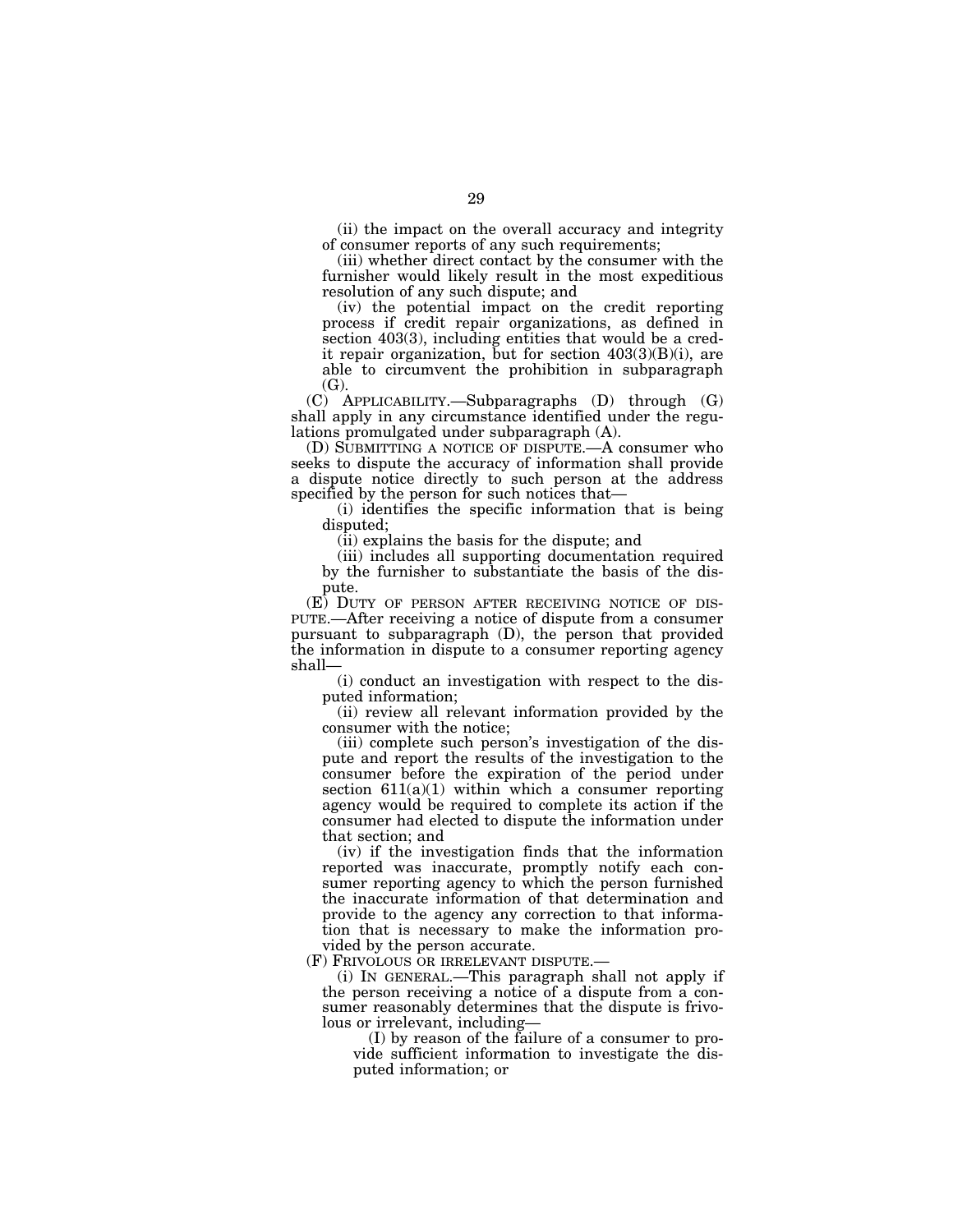(II) the submission by a consumer of a dispute that is substantially the same as a dispute previously submitted by or for the consumer, either directly to the person or through a consumer reporting agency under subsection (b), with respect to which the person has already performed the person's duties under this paragraph or subsection (b), as applicable.

(ii) NOTICE OF DETERMINATION.—Upon making any determination under clause (i) that a dispute is frivolous or irrelevant, the person shall notify the consumer of such determination not later than 5 business days after making such determination, by mail or, if authorized by the consumer for that purpose, by any other means available to the person.

(iii) CONTENTS OF NOTICE.—A notice under clause (ii) shall include—

(I) the reasons for the determination under clause (i); and

(II) identification of any information required to investigate the disputed information, which may consist of a standardized form describing the general nature of such information.

(G) EXCLUSION OF CREDIT REPAIR ORGANIZATIONS.—This paragraph shall not apply if the notice of the dispute is submitted by, is prepared on behalf of the consumer by, or is submitted on a form supplied to the consumer by, a credit repair organization, as defined in section 403(3), or an entity that would be a credit repair organization, but for section  $403(3)(B)(i)$ .

(9) DUTY TO PROVIDE NOTICE OF STATUS AS MEDICAL INFOR-MATION FURNISHER.—A person whose primary business is providing medical services, products, or devices, or the person's agent or assignee, who furnishes information to a consumer reporting agency on a consumer shall be considered a medical information furnisher for purposes of this title, and shall notify the agency of such status.

(b) DUTIES OF FURNISHERS OF INFORMATION UPON NOTICE OF DISPUTE.—

(1) IN GENERAL.—After receiving notice pursuant to section  $611(a)(2)$  of a dispute with regard to the completeness or accuracy of any information provided by a person to a consumer reporting agency, the person shall—

(A) conduct an investigation with respect to the disputed information;

(B) review all relevant information provided by the consumer reporting agency pursuant to section  $611(a)(2)$ ;

(C) report the results of the investigation to the consumer reporting agency;

(D) if the investigation finds that the information is incomplete or inaccurate, report those results to all other consumer reporting agencies to which the person furnished the information and that compile and maintain files on consumers on a nationwide basis; and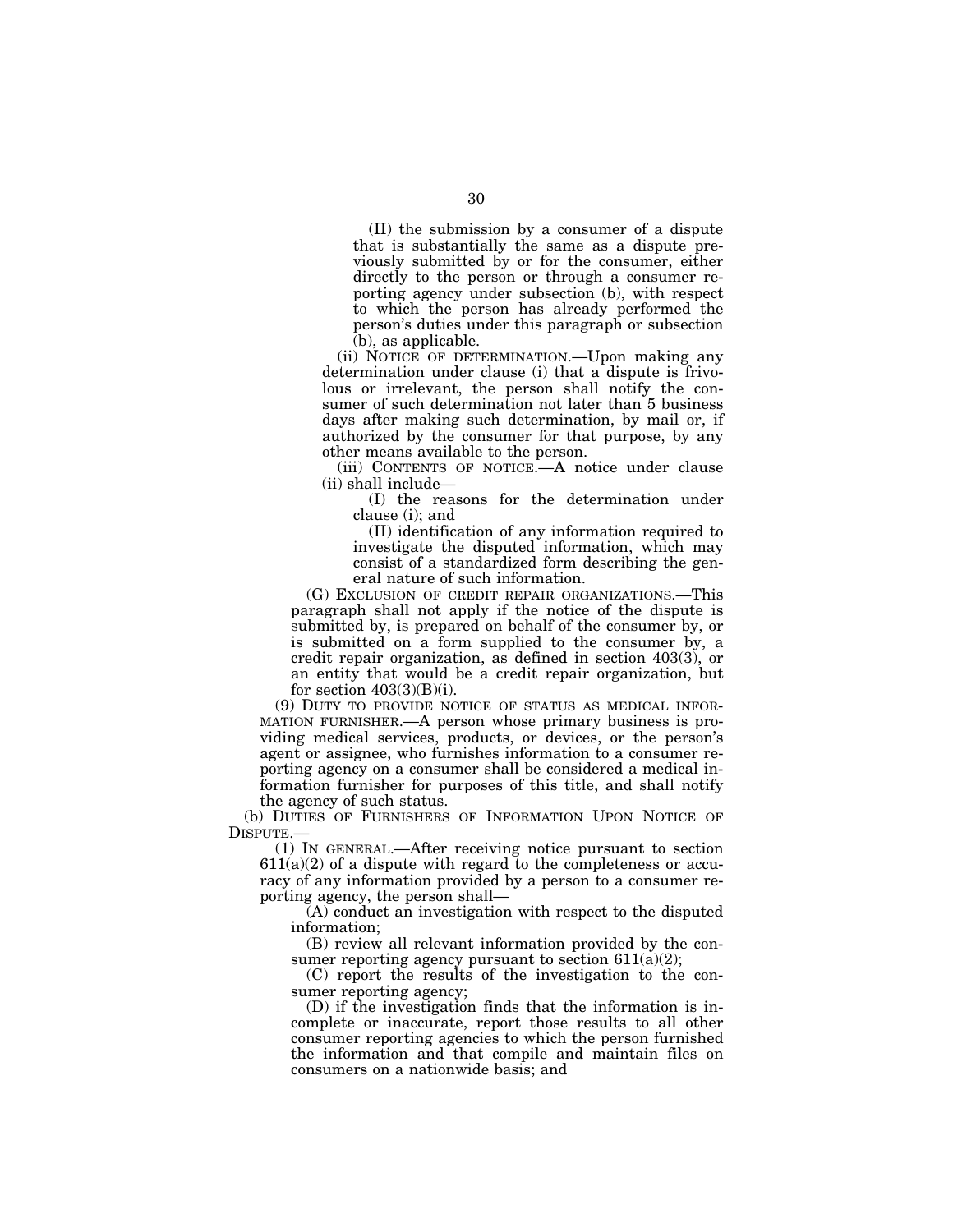(E) if an item of information disputed by a consumer is found to be inaccurate or incomplete or cannot be verified after any reinvestigation under paragraph (1), for purposes of reporting to a consumer reporting agency only, as appropriate, based on the results of the reinvestigation prompt- $\bar{1}$ y—

(i) modify that item of information;

(ii) delete that item of information; or

(iii) permanently block the reporting of that item of information.

(2) DEADLINE.—A person shall complete all investigations, reviews, and reports required under paragraph (1) regarding information provided by the person to a consumer reporting agency, before the expiration of the period under section  $611(a)(1)$  within which the consumer reporting agency is required to complete actions required by that section regarding that information.

(c) LIMITATION ON LIABILITY.—Except as provided in section  $621(c)(1)(B)$ , sections 616 and 617 do not apply to any violation of-

(1) subsection (a) of this section, including any regulations issued thereunder;

(2) subsection (e) of this section, except that nothing in this paragraph shall limit, expand, or otherwise affect liability under section 616 or 617, as applicable, for violations of subsection (b) of this section; or

(3) subsection (e) of section 615.

(d) LIMITATION ON ENFORCEMENT.—The provisions of law described in paragraphs (1) through (3) of subsection (c) (other than with respect to the exception described in paragraph (2) of subsection (c)) shall be enforced exclusively as provided under section 621 by the Federal agencies and officials and the State officials identified in section 621.<br>(e) ACCURACY GUIDELINES AND REGULATIONS REQUIRED.—

(1) GUIDELINES.—The Bureau shall, with respect to persons or entities that are subject to the enforcement authority of the Bureau under section 621—

(A) establish and maintain guidelines for use by each person that furnishes information to a consumer reporting agency regarding the accuracy and integrity of the information relating to consumers that such entities furnish to consumer reporting agencies, and update such guidelines as often as necessary; and

(B) prescribe regulations requiring each person that furnishes information to a consumer reporting agency to establish reasonable policies and procedures for implementing the guidelines established pursuant to subparagraph (A).

(2) CRITERIA.—In developing the guidelines required by paragraph (1)(A), the Bureau shall—

(A) identify patterns, practices, and specific forms of activity that can compromise the accuracy and integrity of information furnished to consumer reporting agencies;

(B) review the methods (including technological means) used to furnish information relating to consumers to consumer reporting agencies;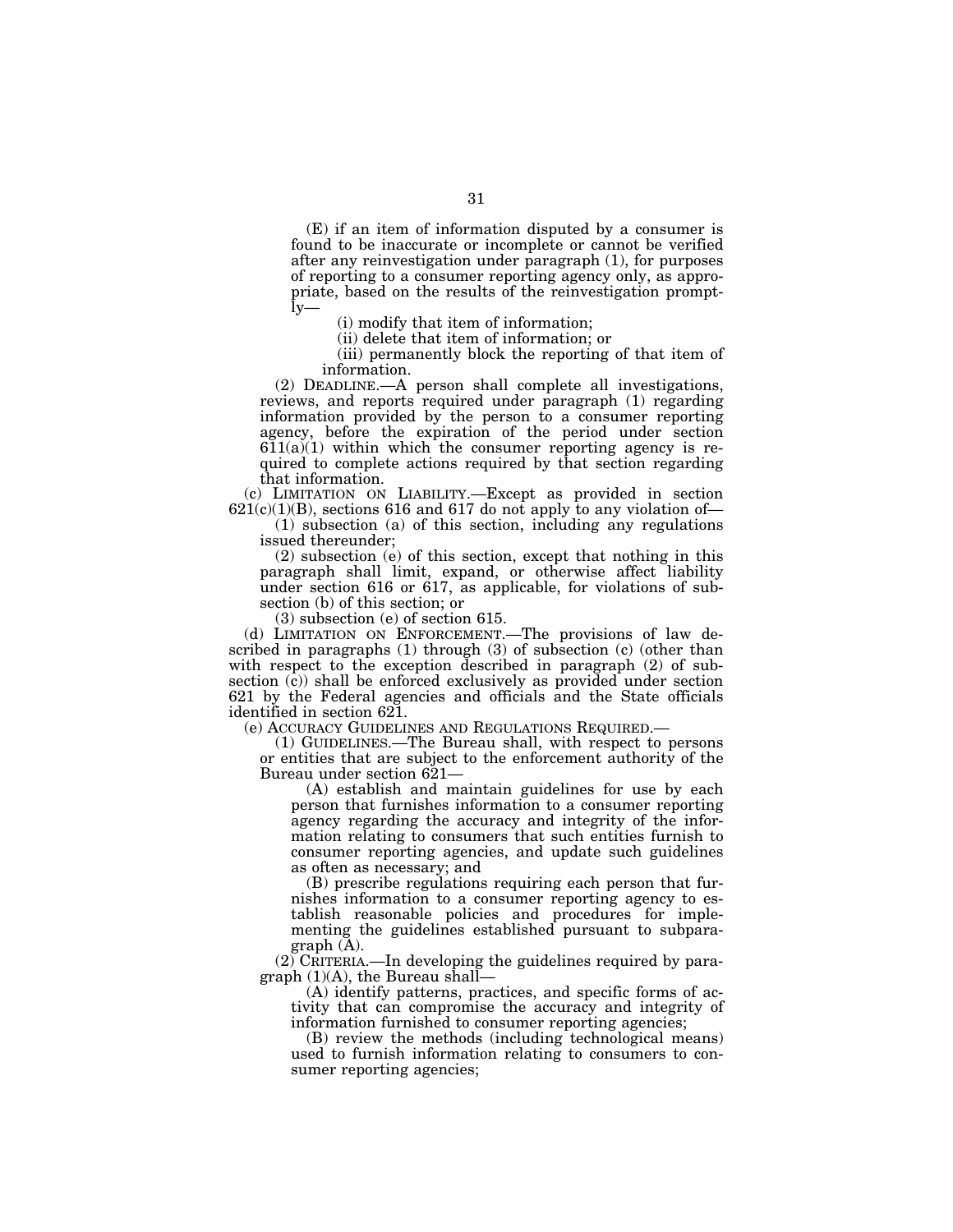(C) determine whether persons that furnish information to consumer reporting agencies maintain and enforce policies to ensure the accuracy and integrity of information furnished to consumer reporting agencies; and

(D) examine the policies and processes that persons that furnish information to consumer reporting agencies employ to conduct reinvestigations and correct inaccurate information relating to consumers that has been furnished to consumer reporting agencies.

*(f) ADDITIONAL NOTICE REQUIREMENTS FOR MEDICAL DEBT.—Before furnishing information regarding a medical debt of a consumer to a consumer reporting agency, the person furnishing the information shall send a statement to the consumer that includes the following:* 

*(1) A notification that the medical debt—* 

*(A) may not be included on a consumer report made by a consumer reporting agency until the later of the date that is 365 days after—* 

*(i) the date on which the person sends the statement; (ii) with respect to the medical debt of a borrower demonstrating hardship, a date determined by the Director of the Bureau; or* 

*(iii) the date described under section 605(a)(10); and (B) may not ever be included on a consumer report made by a consumer reporting agency, if the medical debt arises from a medically necessary procedure.* 

*(2) A notification that, if the debt is settled or paid by the consumer or an insurance company before the end of the period described under paragraph (1)(A), the debt may not be reported to a consumer reporting agency.* 

*(3) A notification that the consumer may—* 

*(A) communicate with an insurance company to determine coverage for the debt; or* 

*(B) apply for financial assistance.* 

*(g) FURNISHING OF MEDICAL DEBT INFORMATION.—* 

*(1) PROHIBITION ON REPORTING DEBT RELATED TO MEDICALLY NECESSARY PROCEDURES.—No person shall furnish any information to a consumer reporting agency regarding a debt arising from a medically necessary procedure.* 

*(2) TREATMENT OF OTHER MEDICAL DEBT INFORMATION.— With respect to a medical debt not described under paragraph (1), no person shall furnish any information to a consumer reporting agency regarding such debt before the end of the 365 day period beginning on the later of—* 

*(A) the date on which the person sends the statement described under subsection (f) to the consumer;* 

*(B) with respect to the medical debt of a borrower demonstrating hardship, a date determined by the Director of the Bureau; or* 

*(C) the date described in section 605(a)(10).* 

*(3) TREATMENT OF SETTLED OR PAID MEDICAL DEBT.—With respect to a medical debt not described under paragraph (1), no person shall furnish any information to a consumer reporting*  agency regarding such debt if the debt is settled or paid by the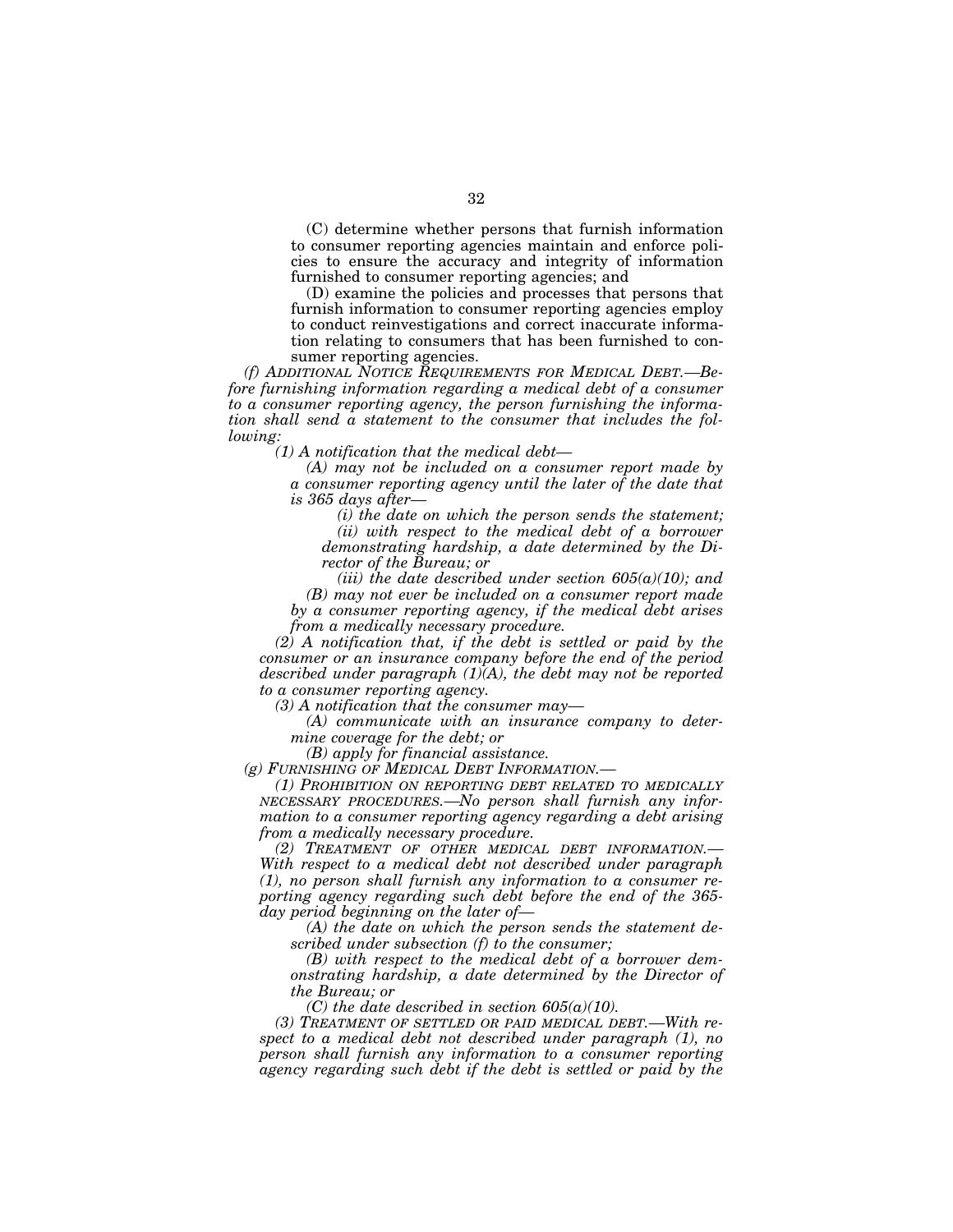*consumer or an insurance company before the end of the 365 day period described under paragraph (2).* 

*(4) BORROWER DEMONSTRATING HARDSHIP DEFINED.—In this subsection, and with respect to a medical debt, the term ''borrower demonstrating hardship'' means a borrower or a class of borrowers who, as determined by the Director of the Bureau, is facing or has experienced unusual extenuating life circumstances or events that result in severe financial or personal barriers such that the borrower or class of borrowers does not have the capacity to repay the medical debt.* 

\* \* \* \* \* \* \*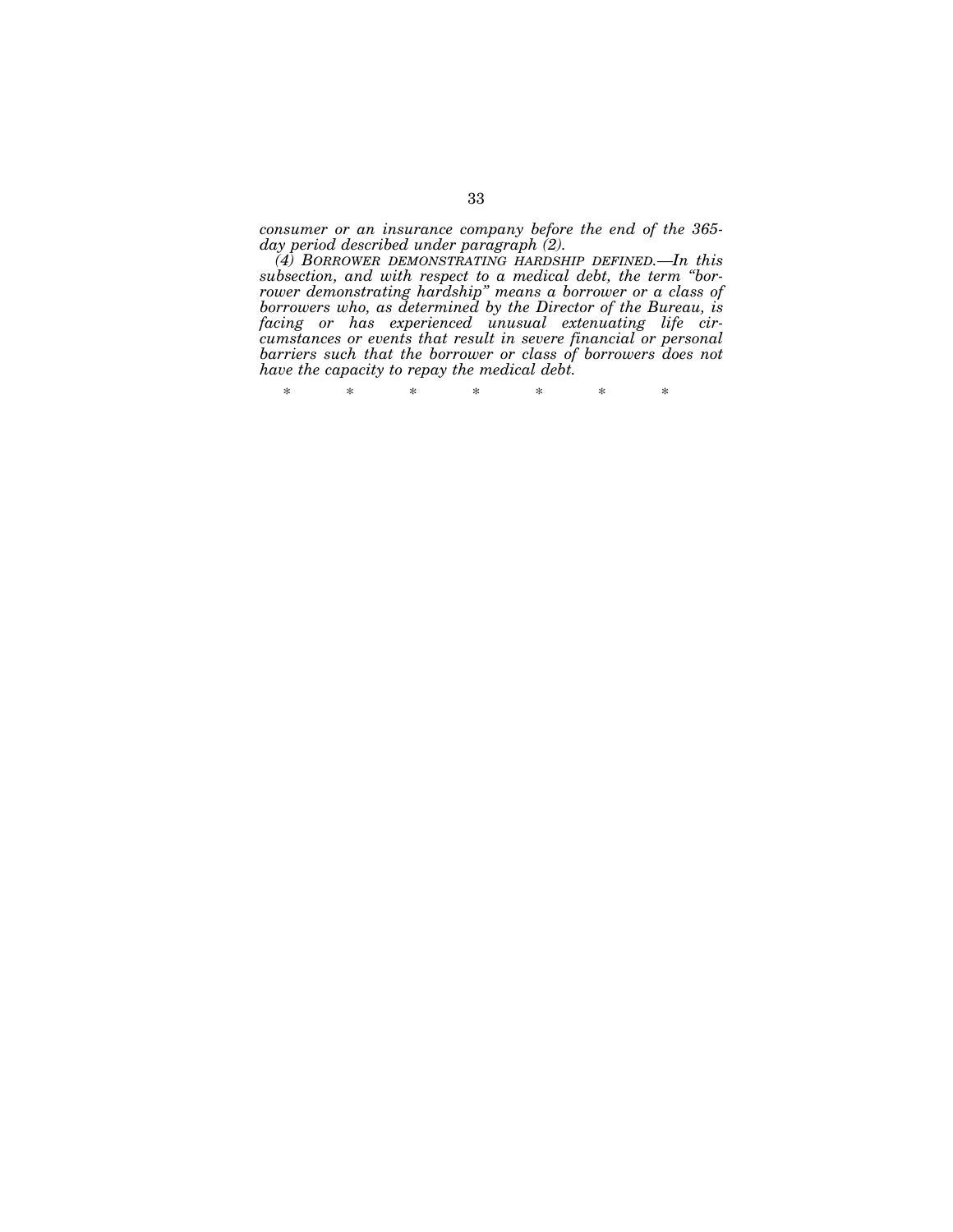# MINORITY VIEWS

Democrats continue to try to socialize the health care and credit reporting industries—costing Americans their access to medical treatments and necessary credit at a time when they can least afford it—instead of working with Republicans to find solutions for those most in need.

For millions of Americans, an unexpected medical bill can be devastating to their financial health. Now, due to the COVID–19 pandemic, even more people find themselves facing an unplanned hospital stay, procedure, or repeated doctor's visits. This is a serious problem impacting communities across our country, but H.R. 5330 is not the solution.

This bill will increase the overall cost of health care at a time when Americans can least afford it. Eliminating debt for one group of individuals only shifts the costs to others—making the overall cost of healthcare more expensive. It also increases the costs of medical procedures as well as limits access to necessary procedures. Consider this, healthcare providers who are not paid for their services ultimately limit the services they provide while at the same time making them more expensive—this will impact the patients who need these services the most.

H.R. 5330 would also jeopardize the credit of millions of low-tomoderate income families' who are on the bubble. H.R. 5330 would fundamentally alter the ability of credit markets to determine risk by removing predictive information—in other words, remove their ability to assess how likely someone is to repay a debt—from credit modeling paradigms. The inability to determine risk in turn raises the costs of credit for all Americans—jeopardizing access to credit for those who need it most.

Committee Republicans recognize the need to address unplanned medical debt and support a more responsible approach. Rep. Barry Loudermilk (R–GA) offered an amendment during the markup of this bill, which would have excluded information related to nonelective, medically necessary paid debt from consumer reports more than a year old. That amendment was defeated along party lines by a vote of 24–32.

Republicans want to preserve access to credit for low- and moderate-income Americans, particularly during this time of economic uncertainty. Committee Republicans also support providing a path to quickly remove paid medical debt from consumer reports after one year, instead of having negative data reported for seven years, which is the current practice.

However, Democrats refuse to work with Republicans to identify bipartisan solutions that will help consumers who need it the most. Republicans will continue to advocate for policies that ensure Americans have access to affordable healthcare and credit.

For these reasons, Committee Republicans oppose H.R. 5330.